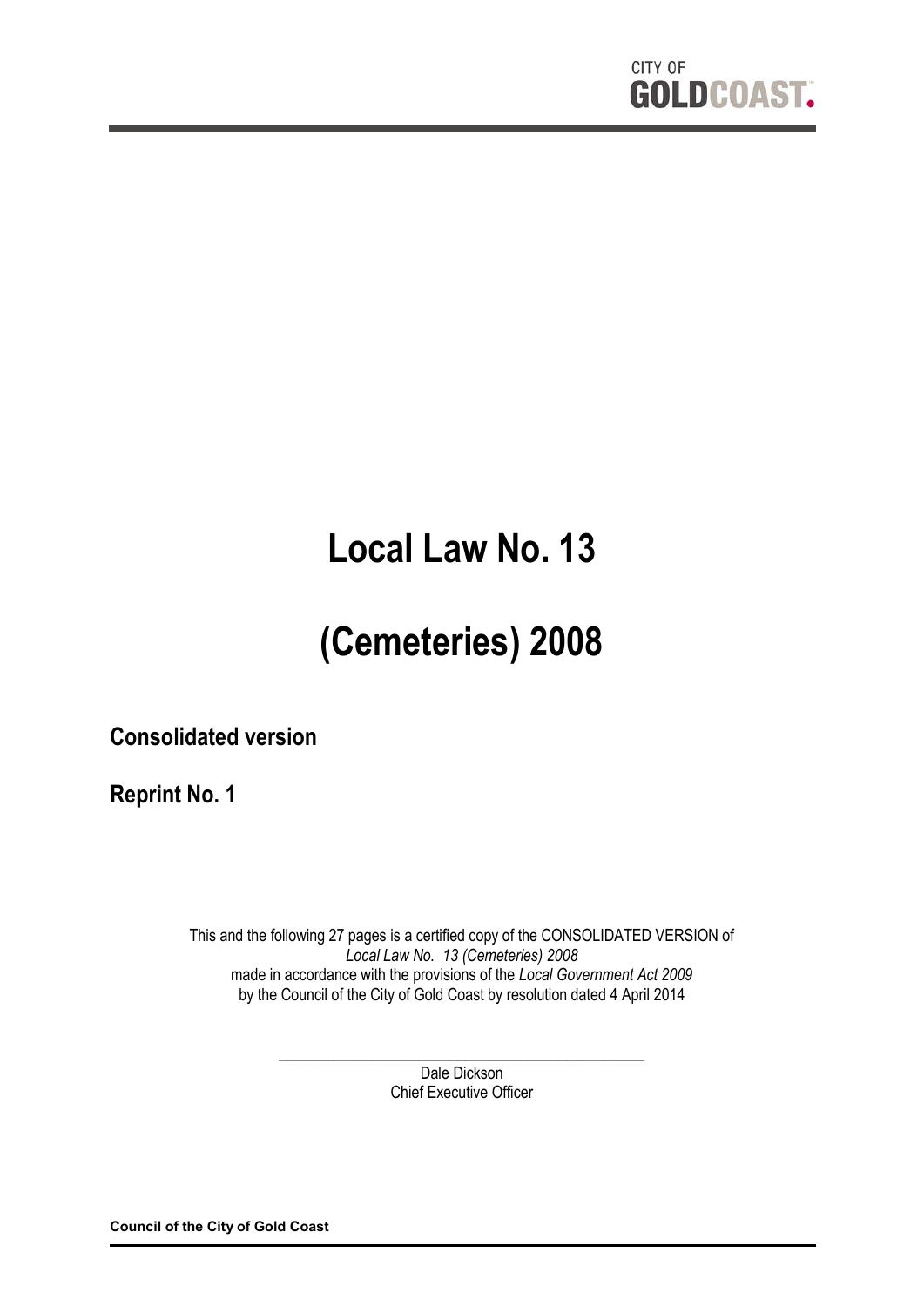# **Council of the City of Gold Coast Local Law No. 13 (Cemeteries) 2008**

# **Contents**

|        |                |                   |                                                                                   | Page         |
|--------|----------------|-------------------|-----------------------------------------------------------------------------------|--------------|
| Part 1 |                | Preliminary       |                                                                                   | 1            |
|        | 1              |                   |                                                                                   |              |
|        | $\overline{2}$ |                   |                                                                                   |              |
|        | 3              |                   |                                                                                   |              |
| Part 2 |                |                   | <b>Management of council cemeteries</b>                                           | 1            |
|        |                |                   | Division 1 Appointment of a sexton                                                | 1            |
|        | 4              |                   |                                                                                   |              |
|        | 5              |                   |                                                                                   |              |
|        |                |                   | Division 2 Power to set aside portions in council cemeteries                      | $\mathbf{2}$ |
|        | 6              |                   |                                                                                   |              |
|        | 7              |                   |                                                                                   |              |
|        |                |                   | <b>Division 3 Prohibited conduct</b>                                              | 3            |
|        | 8              |                   |                                                                                   |              |
|        |                |                   | Division 4 Regulated conduct                                                      | 5            |
|        | 9              |                   |                                                                                   |              |
|        |                |                   | Division 5 Graves and vaults                                                      | 6            |
|        | 10             |                   |                                                                                   |              |
|        | 11             |                   |                                                                                   |              |
|        |                |                   | Division 6 Purchase of burial rights or ashes interment rights                    | 6            |
|        | 12             |                   |                                                                                   |              |
|        | 13             |                   |                                                                                   |              |
|        | 14             |                   |                                                                                   |              |
|        | 15             |                   |                                                                                   |              |
|        |                |                   | $\sim$ 8<br>Division 7 Scattering ashes                                           |              |
|        | 16             |                   |                                                                                   |              |
|        | 17             |                   |                                                                                   |              |
|        |                | <b>Division 8</b> | Installation of memorials, inscription plates, memorial plaques or<br>monuments   | 9            |
|        | 18             |                   | Request to install memorials, inscription plates, memorial plaque or monuments  9 |              |
|        | 19             |                   | Grant of request to install memorials, inscription plates, memorial plaque or     |              |
|        |                |                   | Division 9 Removal of memorials                                                   | 10           |
|        | 20             |                   |                                                                                   | .10          |
|        |                |                   | Division 10 Plan of council cemetery                                              | 10           |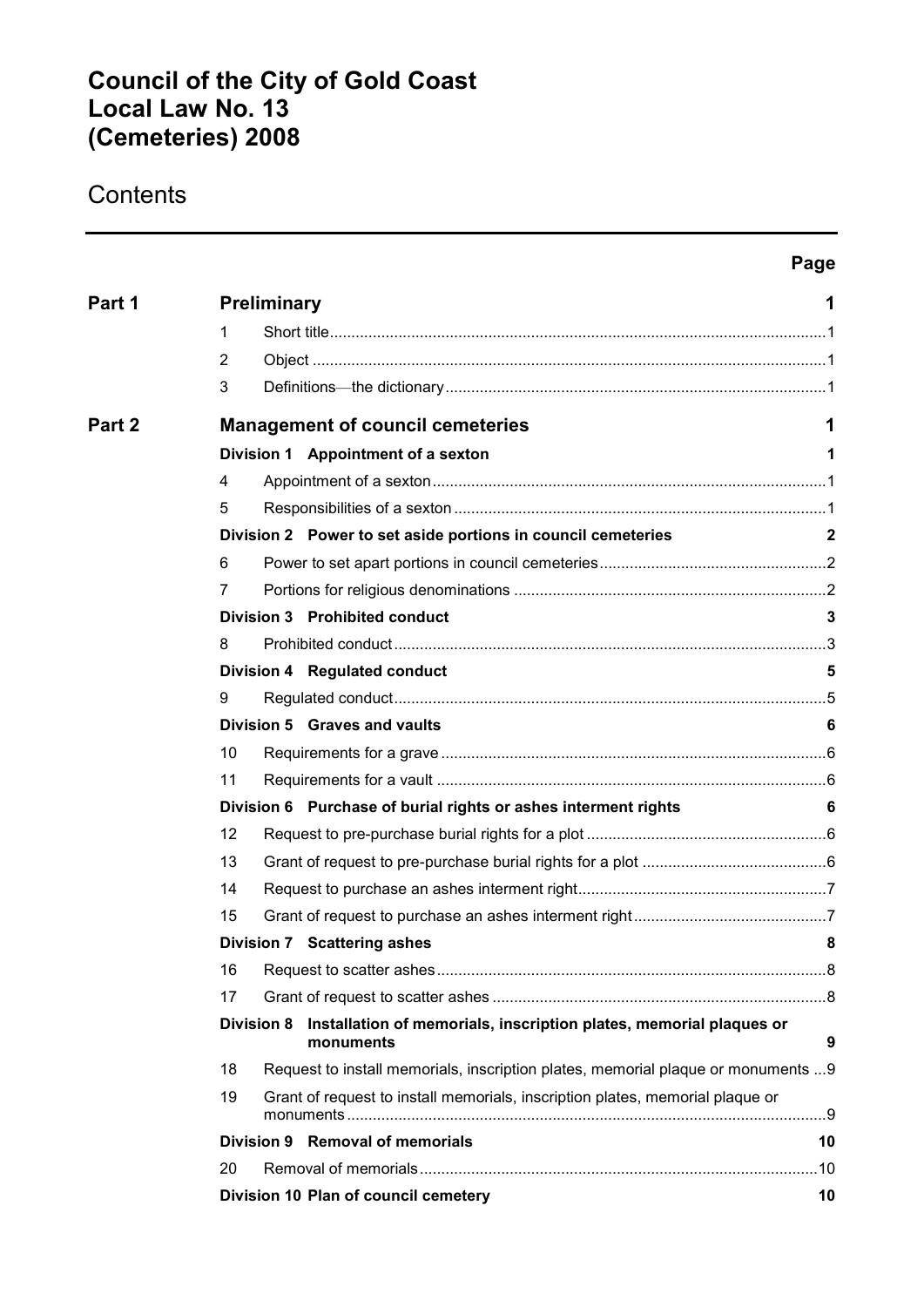|                   | 21 |                                                                           |    |
|-------------------|----|---------------------------------------------------------------------------|----|
| Part <sub>3</sub> |    | <b>Other cemeteries</b>                                                   | 10 |
|                   | 22 |                                                                           |    |
| Part 4            |    | <b>Permits</b>                                                            | 10 |
|                   | 23 |                                                                           |    |
|                   | 24 |                                                                           |    |
|                   | 25 |                                                                           |    |
|                   | 26 |                                                                           |    |
|                   | 27 |                                                                           |    |
|                   | 28 |                                                                           |    |
|                   | 29 |                                                                           |    |
|                   | 30 |                                                                           |    |
|                   | 31 |                                                                           |    |
| Part 5            |    | <b>Enforcement</b>                                                        | 18 |
|                   | 32 |                                                                           |    |
|                   | 33 |                                                                           |    |
| Part 6            |    | <b>Subordinate local laws</b>                                             | 18 |
|                   | 34 |                                                                           |    |
| Part 7            |    | Application of Local Law No. 3 (Administration) 2008                      | 20 |
|                   | 35 | Application of Local Law No. 3 (Administration) 2008 to this local law 20 |    |
| <b>Schedule</b>   |    | <b>Dictionary</b>                                                         | 21 |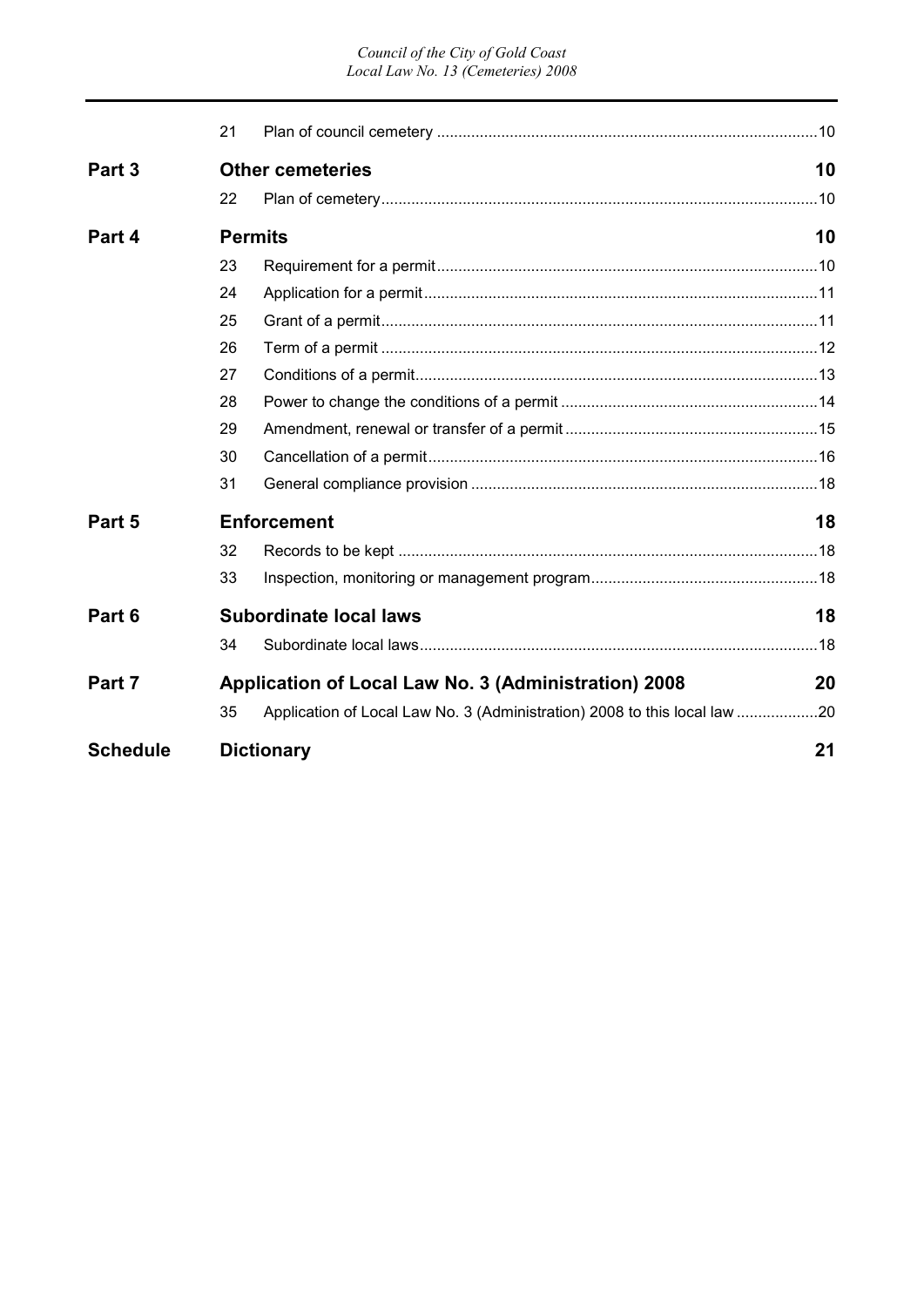# **Council of the City of Gold Coast Local Law No. 13 (Cemeteries) 2008**

# **Part 1 Preliminary**

# **1 Short title**

This local law may be cited as *Local Law No. 13 (Cemeteries) 2008*.

# **2 Object**

The object of this local law is to—

- (a) provide for the proper management and control of a council cemetery; and
- (b) regulate the burial of and disturbance of human remains in the local government area; and
- (c) ensure that proper records are kept about the disposal of human remains within a council cemetery and other cemeteries.

# **3 Definitions—the dictionary**

The dictionary in the Schedule (Dictionary) of this local law defines particular words used in this local law.

# **Part 2 Management of council cemeteries**

# **Division 1 Appointment of a sexton**

# **4 Appointment of a sexton**

- (1) The local government may appoint a person to be the sexton of a council cemetery.
- (2) The sexton of a council cemetery and any other person employed in a council cemetery must not receive any gratuity for the performance of their duties, unless authorised by the local government.

# **5 Responsibilities of a sexton**

The responsibilities of a sexton include but are not limited to—

- (a) positioning and preparing grave sites;
- (b) conduct of a funeral;
- (c) placement of coffins in grave sites;
- (d) placement of ashes;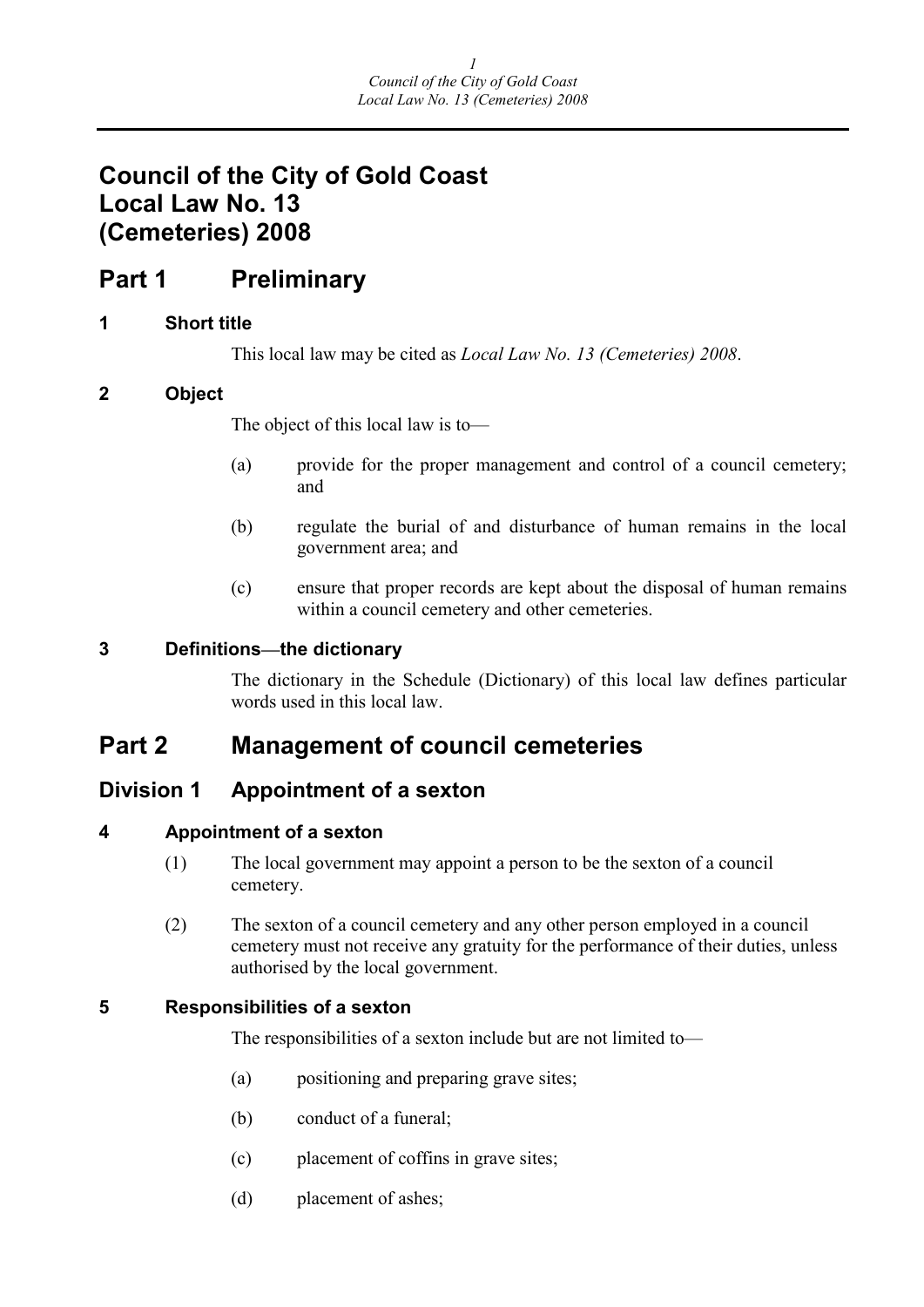- (e) closing of a grave;
- (f) deciding whether a funeral may be conducted due to weather conditions, ground conditions or any other factors that may disturb or prevent the conduct of the funeral;
- (g) verification that a body to be interred is the body interred;
- (h) ensuring that all relevant legislation is complied with during the preparation of grave sites, placement of coffins in grave sites, burial service and the closing of grave sites.

# **Division 2 Power to set aside portions in council cemeteries**

### **6 Power to set apart portions in council cemeteries**

The local government may, from time to time, set apart a portion of a council cemetery as—

- (a) a lawn cemetery; or
- (b) a lawn beam cemetery; or
- (c) a lawn beam monumental cemetery; or
- (d) a columbarium; or
- (e) a garden of remembrance; or
- (f) an ash scattering area; or
- (g) a natural burial area; or
- (h) a monumental cemetery; or
- (i) a mausoleum; or
- (j) an area for cremation or other treatment processes.

### **7 Portions for religious denominations**

- (1) The local government may set apart a portion of a council cemetery for the use and interment of the bodies of deceased members of a religious denomination or communion or a cultural group.
- (2) A portion of a council cemetery which is set apart pursuant to subsection (1) remains subject to the administration and control of the local government.
- (3) The local government may—
	- (a) amend the boundaries of a portion set apart pursuant to subsection (1); and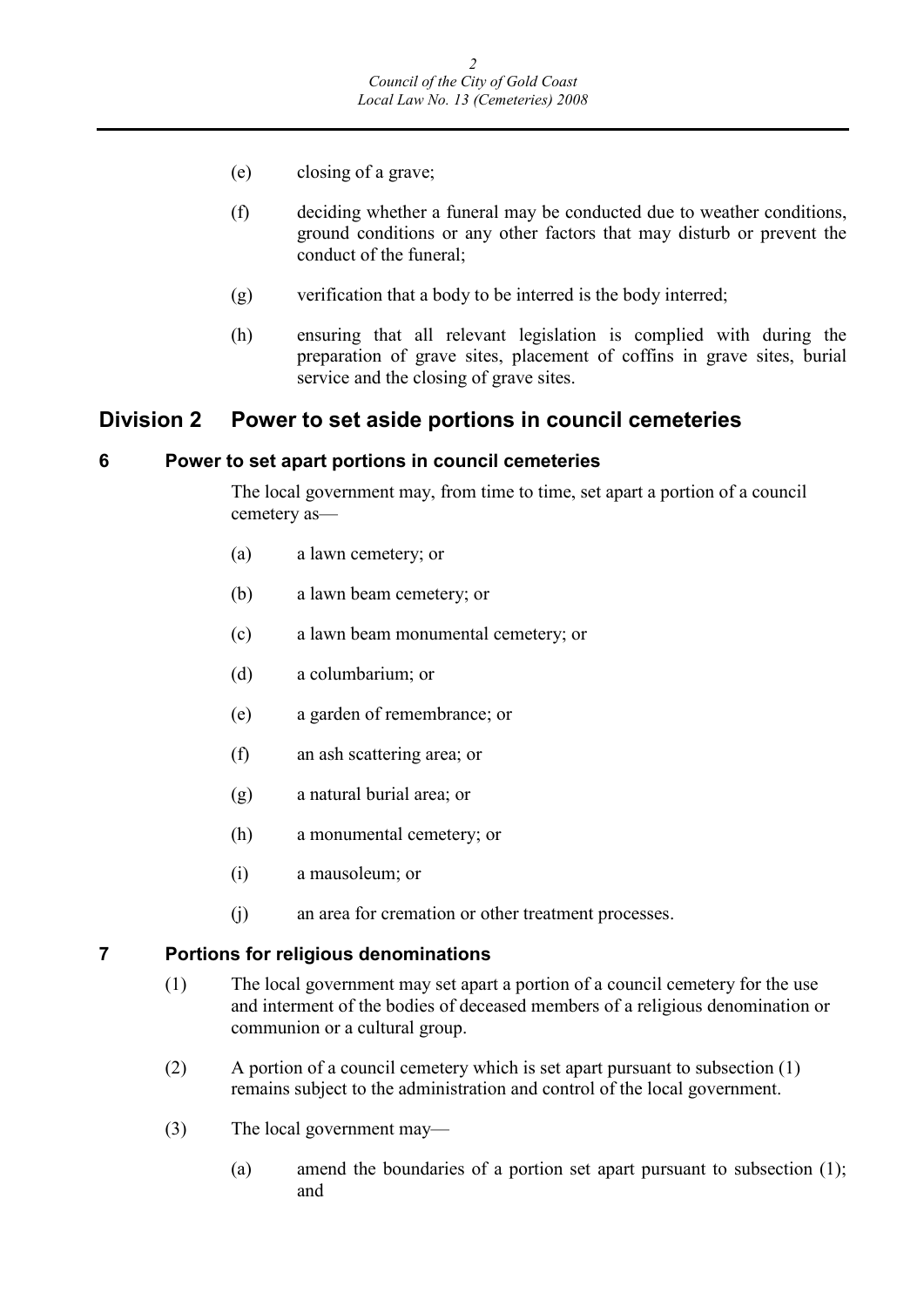- (b) undertake works within the portion.
- (4) The local government is not liable for any claim or compensation in respect of an activity carried out pursuant to subsection (3).

# **Division 3 Prohibited conduct**

#### **8 Prohibited conduct**

- (1) A person, other than the local government, must not—
	- (a) while in a council cemetery—
		- (i) prepare a grave; or
		- (ii) scatter ashes in an ashes scattering area; or
		- (iii) subject to section  $9(1)(a)$  of this local law, carry on a business; or
		- (iv) take part in a meeting other than a meeting of a religious or commemorative character; or
		- (v) disturb a funeral service which is being carried out in a council cemetery, whether by working in the neighbourhood of the funeral service or otherwise; or
		- (vi) discharge a firearm other than as part of a military funeral; or
		- (vii) interfere with flowers or other tokens placed upon a grave; or
		- (viii) engage in conduct which, in the opinion of an authorised person or sexton, is likely to give rise to—
			- (A) harm to human health or safety or personal injury; or
			- (B) property damage or a loss of amenity; or
			- (C) environmental harm or environmental nuisance; or
			- (D) a nuisance; or
			- (E) harassment or disturbance of a person; or
			- (F) interference with the reasonable use of the council cemetery; or
			- (G) interruption or obstruction of the exercise of the powers of the local government or a sexton; or
			- (H) offence to a person; or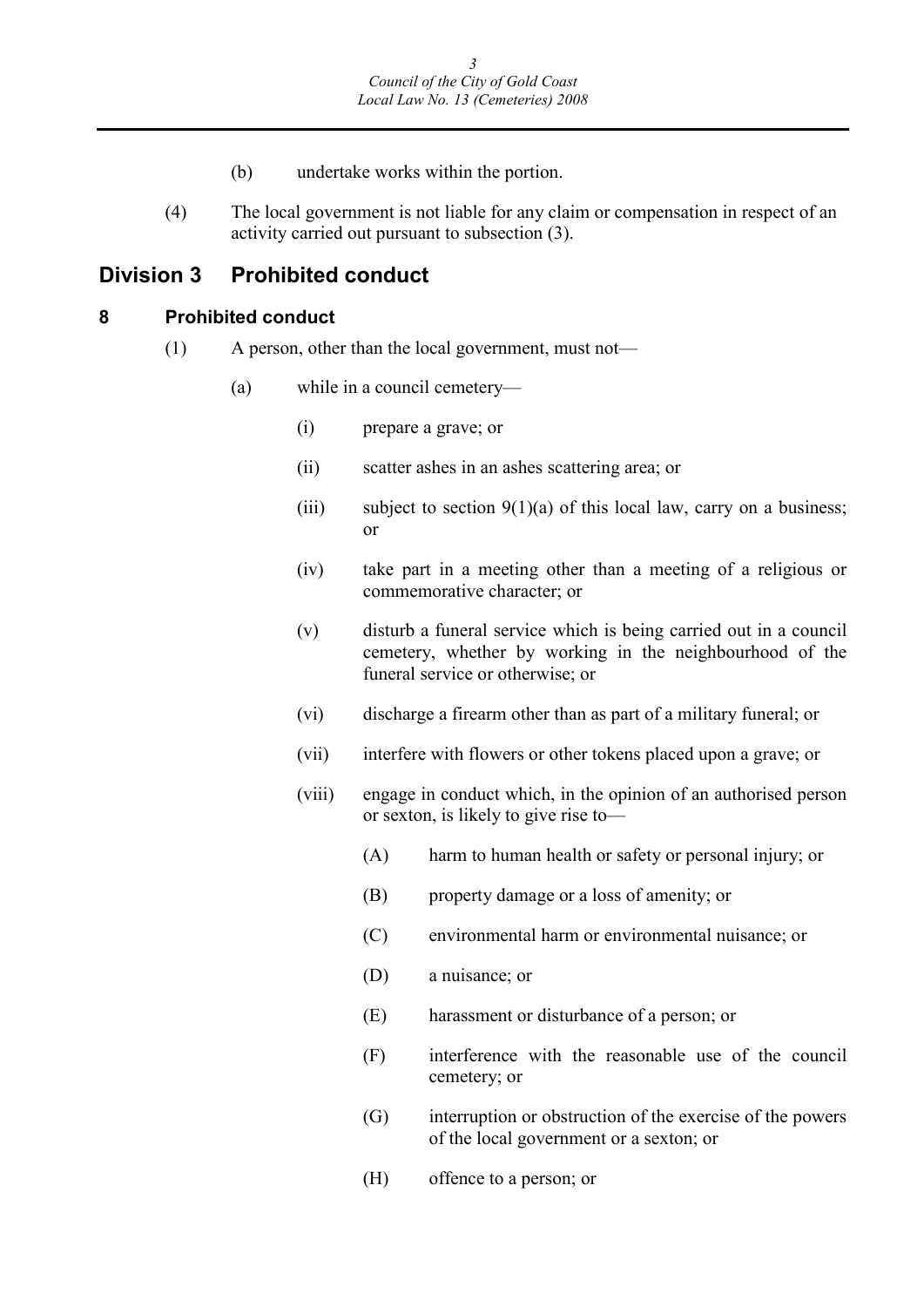- (I) an interruption of the exercise of a power under an agreement with the local government or a sexton; or
- (ix) interfere with a plant; or
- (x) carry out an activity specified in a subordinate local law.
- (b) in addition to section  $8(1)(a)$ , while in a lawn cemetery, lawn beam cemetery or lawn beam monumental cemetery,—
	- (i) place a vase, receptacle, plant or other object on a grave, fence, vault, monument or other structure, other than—
		- (A) a vase supplied by the local government, provided that vase is placed in the vase hole on a memorial tablet; or
		- (B) cut flowers that are placed in a vase supplied by the local government; or
	- (ii) attach any other item to a memorial without the approval of an authorised person; or
- (c) in addition to sections  $8(1)(a)$  and  $8(1)(b)$ , while in a lawn cemetery, attach a portrait or emblem to a memorial tablet if that portrait or emblem would extend more than six millimetres above the surface of the memorial tablet;
- (d) in addition to section  $8(1)(a)$ , while in a columbarium or garden of remembrance—
	- (i) deposit an urn containing ashes in a columbarium or garden of remembrance, unless approved by an authorised person; or
	- (ii) attach a portrait or emblem to an inscription plate if the portrait or emblem would extend more than six millimetres above the surface of the inspection plate; or
	- (iii) attach any other item to an inscription plate without the approval of an approved person; or
	- (iv) place a vase, receptacle, plant or other object on a niche or inscription plate other than—
		- (A) a vase supplied by the local government; or
		- (B) cut flowers that are placed in a vase supplied by the local government.

Maximum penalty for subsection (1)—20 penalty units.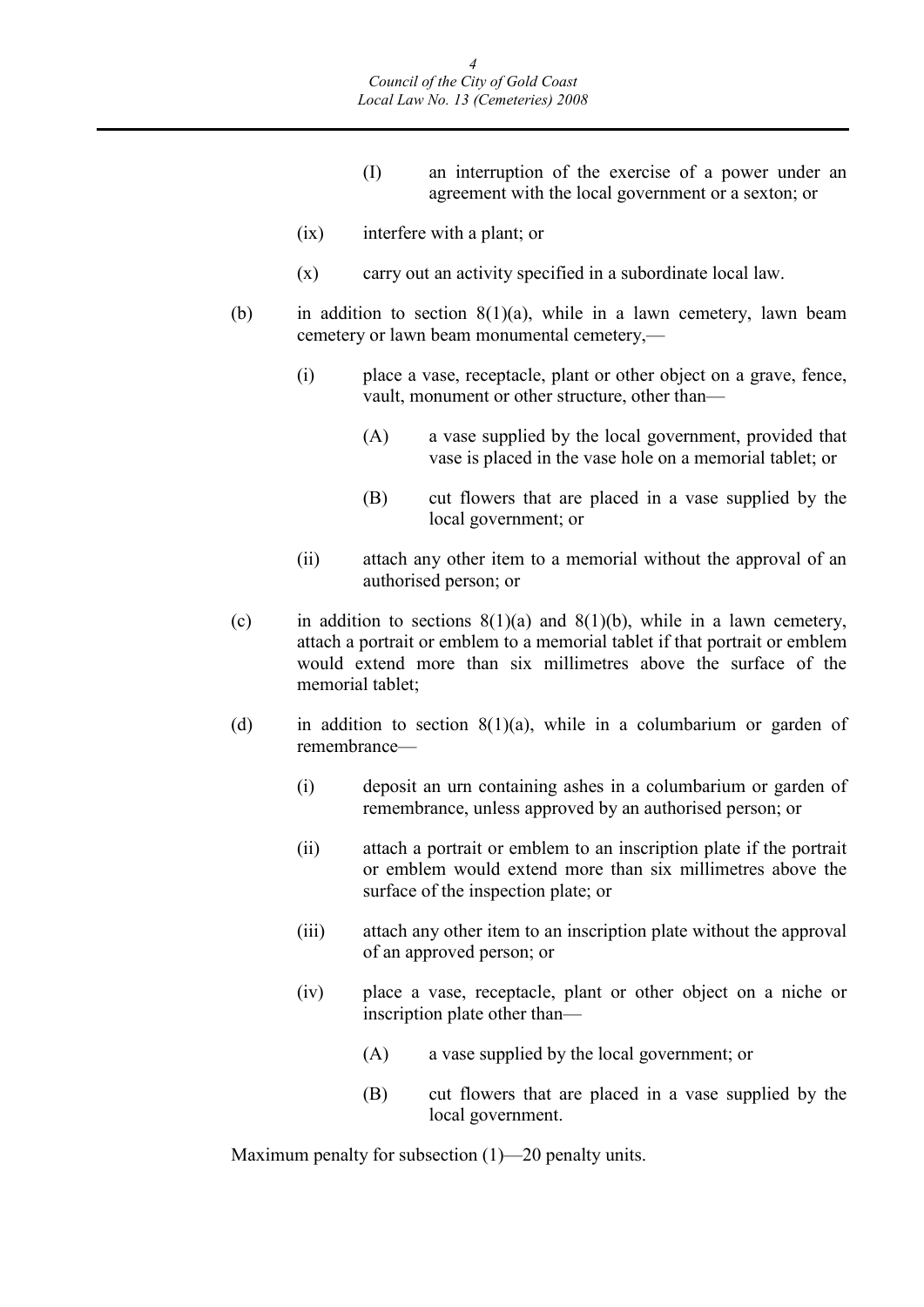- (2) A person must not, without the prior written consent of the local government, carry out development, including erecting a facility in, on, across or over a council cemetery.
- (3) Maximum penalty for subsection (2)—400 penalty units

# **Division 4 Regulated conduct**

### **9 Regulated conduct**

- (1) A person must not, unless authorised by a permit—
	- (a) carry on the business of—
		- (i) a stonemason; or
		- (ii) a funeral director; or
	- (b) interfere with a grave, vault, monument, tombstone, railing or any other structure, fitting or fixture on a council cemetery; or
	- (c) conduct a burial within a council cemetery; or
	- (d) permit an animal other than a guide dog to enter a council cemetery; or
	- (e) subject to section 8 (Prohibited conduct) and section 9 (Regulated conduct) undertake an activity in a council cemetery other than visiting a grave or attending a funeral; or
	- (f) enter into or be in a council cemetery between the hours of 6.00pm and 6.00am; or
	- (g) install, place, erect or construct a structure including a memorial, inscription plate, memorial plaque, monument or vault in a council cemetery; or
	- (h) carry out an activity specified in a subordinate local law.

Maximum penalty—50 penalty units.

- (2) A person must not disturb or interfere with human remains that have been buried or placed within or outside of a council cemetery unless—
	- (a) authorised by a permit; or
	- (b) in accordance with an order of a coroner or other lawful authority.

Maximum penalty—500 penalty units.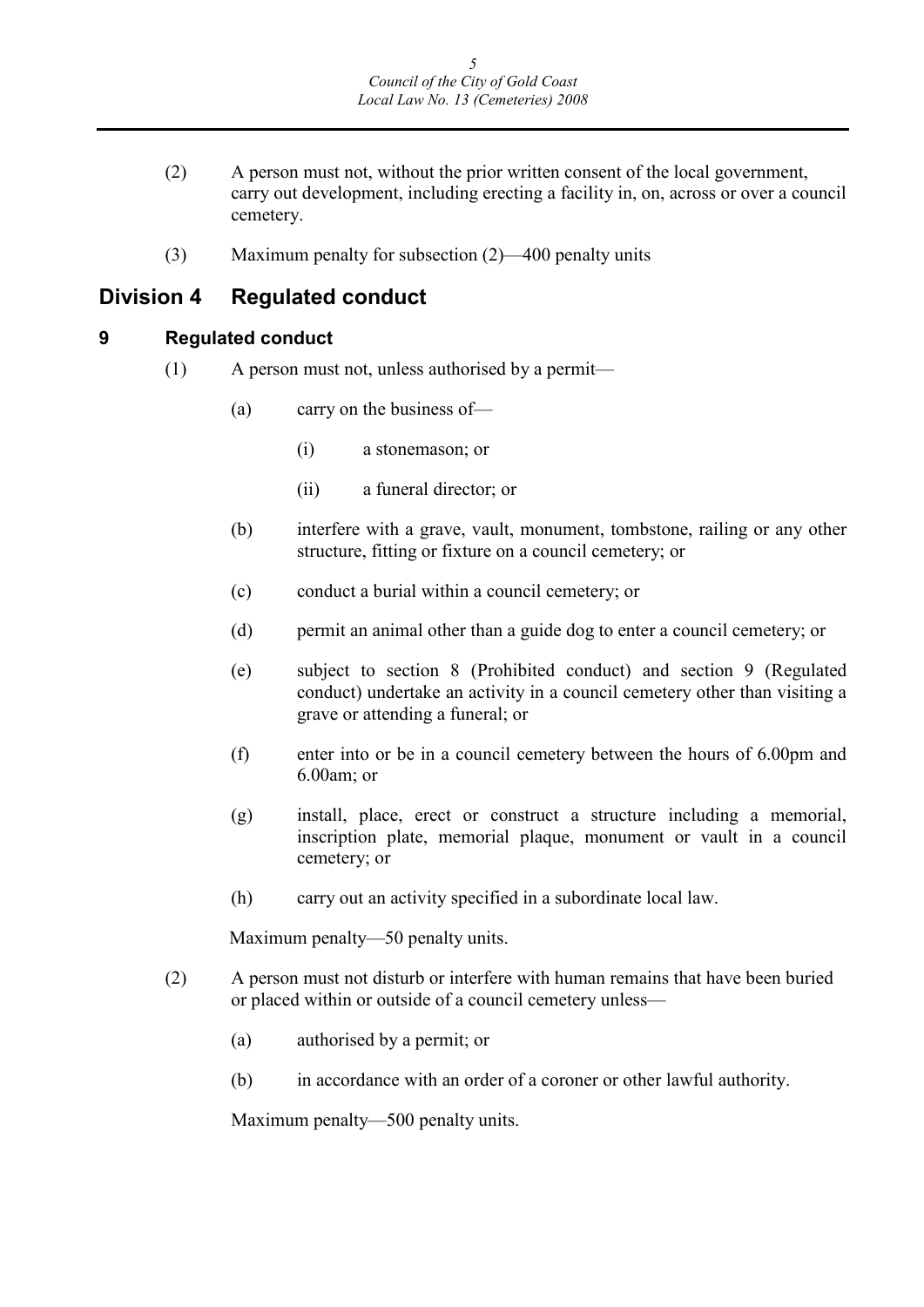# **Division 5 Graves and vaults**

# **10 Requirements for a grave**

(1) A grave in a council cemetery must comply with the prescribed standards for a grave specified in a subordinate local law.

### **11 Requirements for a vault**

- (1) A body interred in a vault must comply with the prescribed standards specified in a subordinate local law.
- (2) The construction of a vault must comply with the prescribed standards specified in a subordinate local law.

# **Division 6 Purchase of burial rights or ashes interment rights**

# **12 Request to pre-purchase burial rights for a plot**

- (1) A person may make a request to pre-purchase burial rights from the local government for a plot in a council cemetery.
- (2) A request to pre-purchase burial rights for a plot must be—
	- (a) made in the prescribed form; and
	- (b) accompanied by—
		- (i) the prescribed fee; and
		- (ii) such other information and materials as are requested by the local government or specified in a subordinate local law.

# **13 Grant of request to pre-purchase burial rights for a plot**

- (1) The local government may grant a request to pre-purchase burial rights for a plot if satisfied that—
	- (a) there is sufficient land available in the council cemetery; and
	- (b) in the case of a plot in a natural burial area, the grave in the natural burial area will comply with the prescribed standards specified in a subordinate local law.
- (2) A request to pre-purchase burial rights for five or more plots may only be granted by resolution of the local government.
- (3) The local government may grant a request made pursuant to section 12(1) of this local law on such conditions the local government considers appropriate including a limit on the term of the burial right of any plot in a council cemetery.
- (4) If a request to pre-purchase burial rights for a plot is granted by the local government, the person may, at any time during their lifetime, provide a written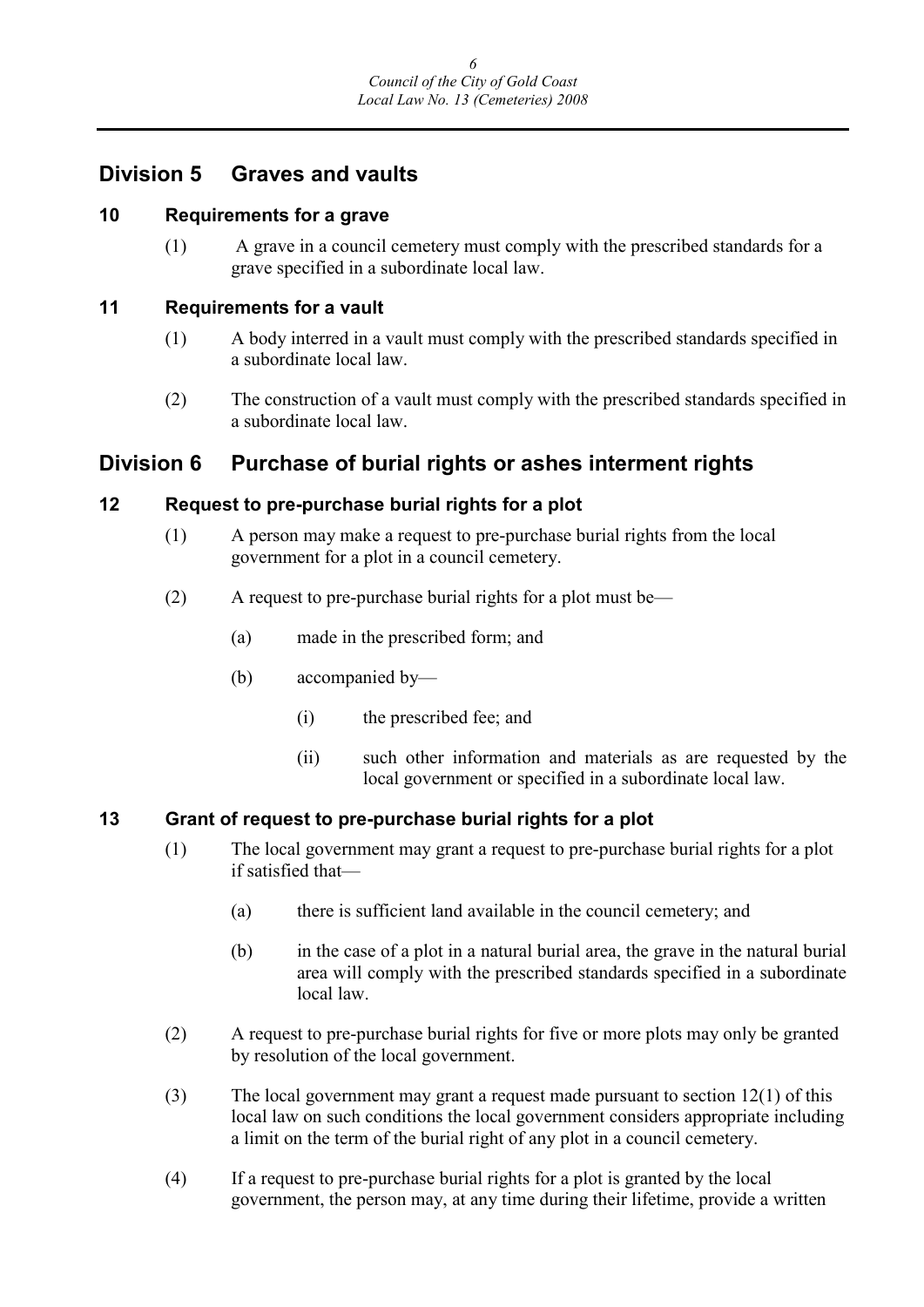notice to the local government nominating the persons whose bodies or ashes may be buried in the plot.

- (5) If no human remains (including cremated remains) are buried or interred in the plot within 25 years after the day the burial right is given, the local government may revoke the burial right.
- (6) If cremated remains remain buried or interred in a plot for 70 years after the day of burial or interment of the ashes, the local government may remove the cremated remains.
- (7) The person may relinquish the burial rights for the plot back to the local government for a price determined by the local government.
- (8) After the death of the person, the local government may permit a descendant or relative of the person, or the ashes of a descendant or relative<sup>[1](#page-9-0)</sup>, to be buried in the plot, if there is sufficient room for more than 1 person to be buried in the plot.

### **14 Request to purchase an ashes interment right**

- (1) A person may make a request to the local government to purchase an ashes interment right in a niche in a columbarium or garden of remebrance.
- (2) A request to purchase an ashes interment right in a niche in a columbarium or garden of remembrance must be—
	- (a) made in the prescribed form; and
	- (b) accompanied by—
		- (i) the prescribed fee; and
		- (ii) such other information and materials as are requested by the local government or specified in a subordinate local law.

# **15 Grant of request to purchase an ashes interment right**

- (1) The local government may grant a request made pursuant to section 14(1) of this local law if satisfied that there is a niche available.
- (2) A request to purchase five or more niches in a columbarium or garden of remembrance may only be granted by resolution of the local government.
- (3) The local government may grant a request made pursuant to section 14(1) of this local law on such conditions the local government considers appropriate.

<span id="page-9-0"></span><sup>&</sup>lt;sup>1</sup> A relative for an adult includes a person's spouse; meaning a husband or wife; or de facto partner, as defined in the *Acts Interpretation Act 1954*.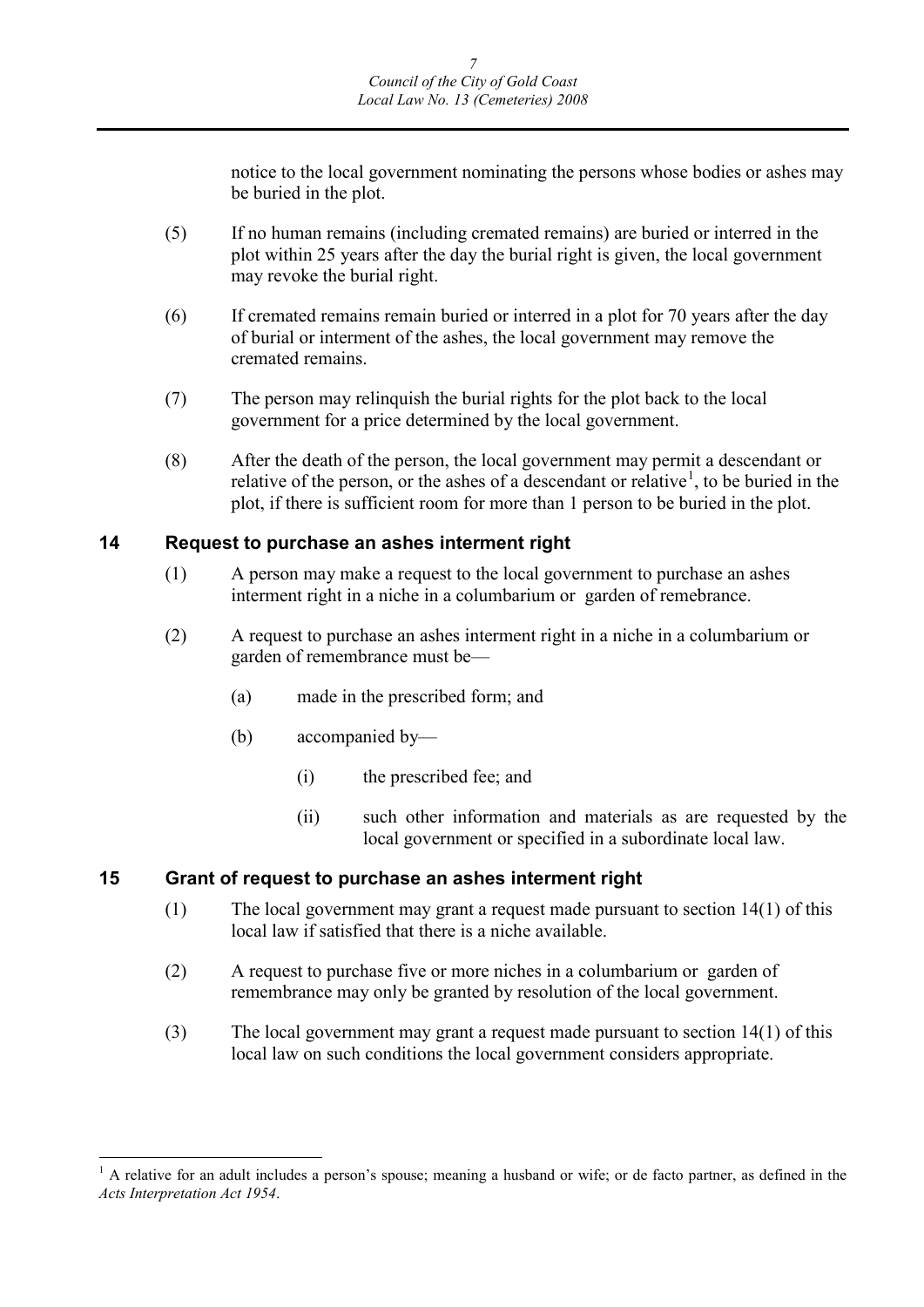- (4) The local government is to keep interred the ashes in a niche in a columbarium or garden of remembrance for a period as determined by local government resolution from the date it is first used for the disposal of ashes, after which time—
	- (a) the local government may remove the niche and demolish the columbarium or garden of remembrance; and
	- (b) if the contents of the niche are not claimed by the descendants of the deceased person, the local government may bury the contents of the niche in a garden of remembrance or scatter the ashes in an ash scattering area; and
	- (c) the niche is to revert to the local government.
- (5) If the ashes of a person are at any time removed from a niche by a representative of the deceased person, the niche reverts to the local government.

# **Division 7 Scattering ashes**

# **16 Request to scatter ashes**

- (1) A person may make a request to the local government for the local government to scatter ashes in an ash scattering area.
- (2) A request to scatter ashes in an ash scattering area must be—
	- (a) made in the prescribed form; and
	- (b) accompanied by—
		- (i) the prescribed fee; and
		- (ii) such other information and materials as are requested by the local government or specified in a subordinate local law.

## **17 Grant of request to scatter ashes**

- (1) The request to scatter ashes may be granted on conditions the local government considers appropriate.
- (2) The conditions may require—
	- (a) that the ashes must only be scattered in an ash scattering area; and
	- (b) that the ashes may only be scattered by an authorised person or sexton.
- (3) The local government does not guarantee that ashes scattered will be protected from weather, erosion, other natural causes, landscaping works, maintenance, bush fire management, drainage works, road works, reconstructions, revegetation or other land management needs.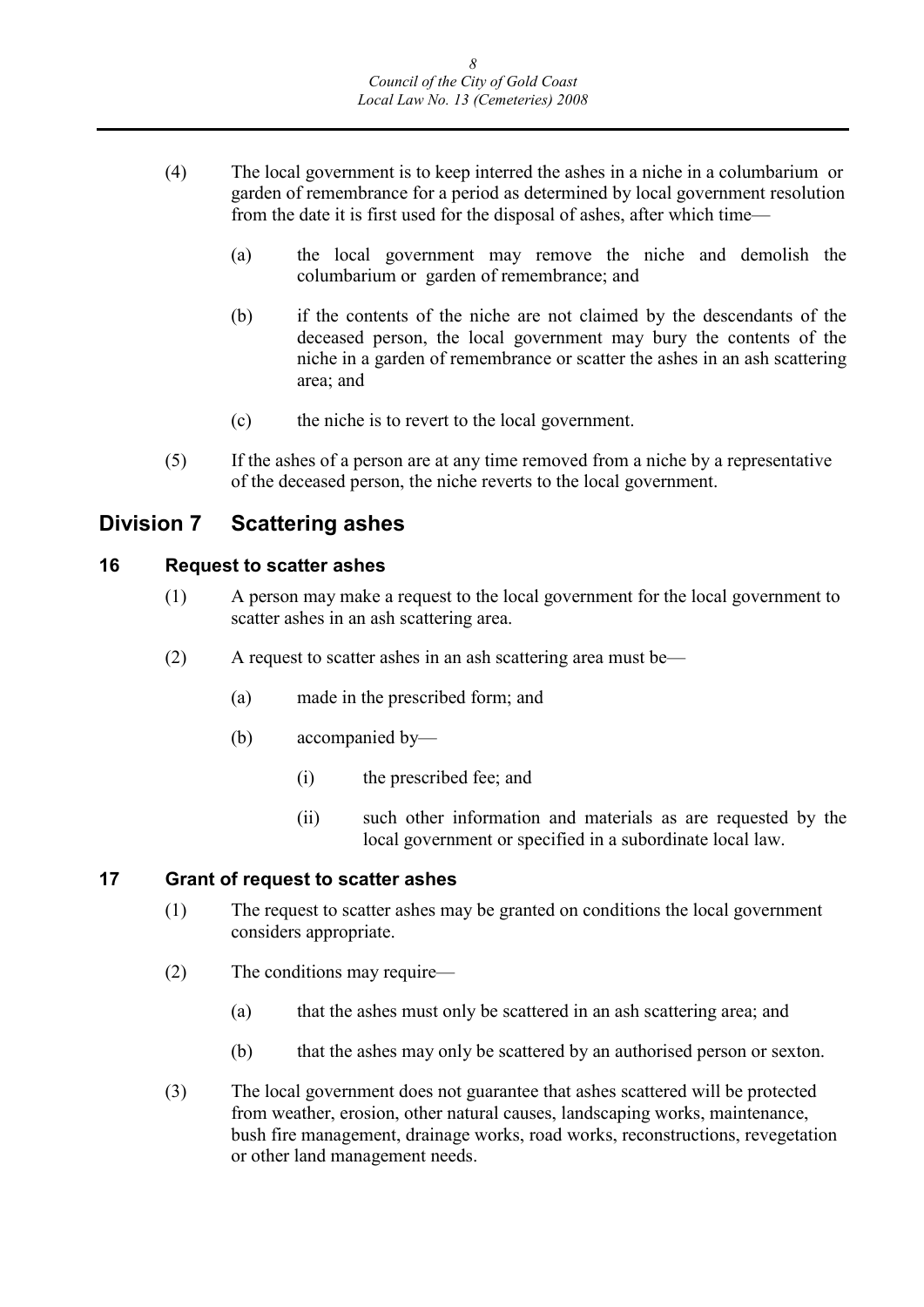(4) The local government is not required to identify the exact location within an ash scattering area where ashes have been scattered.

# **Division 8 Installation of memorials, inscription plates, memorial plaques or monuments**

## **18 Request to install memorials, inscription plates, memorial plaque or monuments**

- (1) A person may make a request to the local government for the local government to—
	- (a) install a memorial in a lawn cemetery, lawn beam cemetery or a lawn beam monumental cemetery; or
	- (b) install an inscription plate in a columbarium or garden of remembrance; or
	- (c) install a memorial plaque in an ash scattering area; or
	- (d) install a monument in a monumental cemetery.
- (2) A request under subsection (1) must be—
	- (a) made in the prescribed form; and
	- (b) accompanied by—
		- (i) the prescribed fee; and
		- (ii) such other information and materials as are requested by the local government or specified in a subordinate local law.

# **19 Grant of request to install memorials, inscription plates, memorial plaque or monuments**

- (1) The local government may grant a request under section 18(1) if satisfied that the subject of that request complies with the prescribed standards specified in a subordinate local law.
- (2) A person to whom a request for the installation of a memorial, inscription plate, memorial plaque or monument has been granted retains—
	- (a) the property in the memorial, inscription plate, memorial plaque or monument; and
	- (b) the responsibility for maintenance of the memorial, inscription plate, memorial plaque or monument.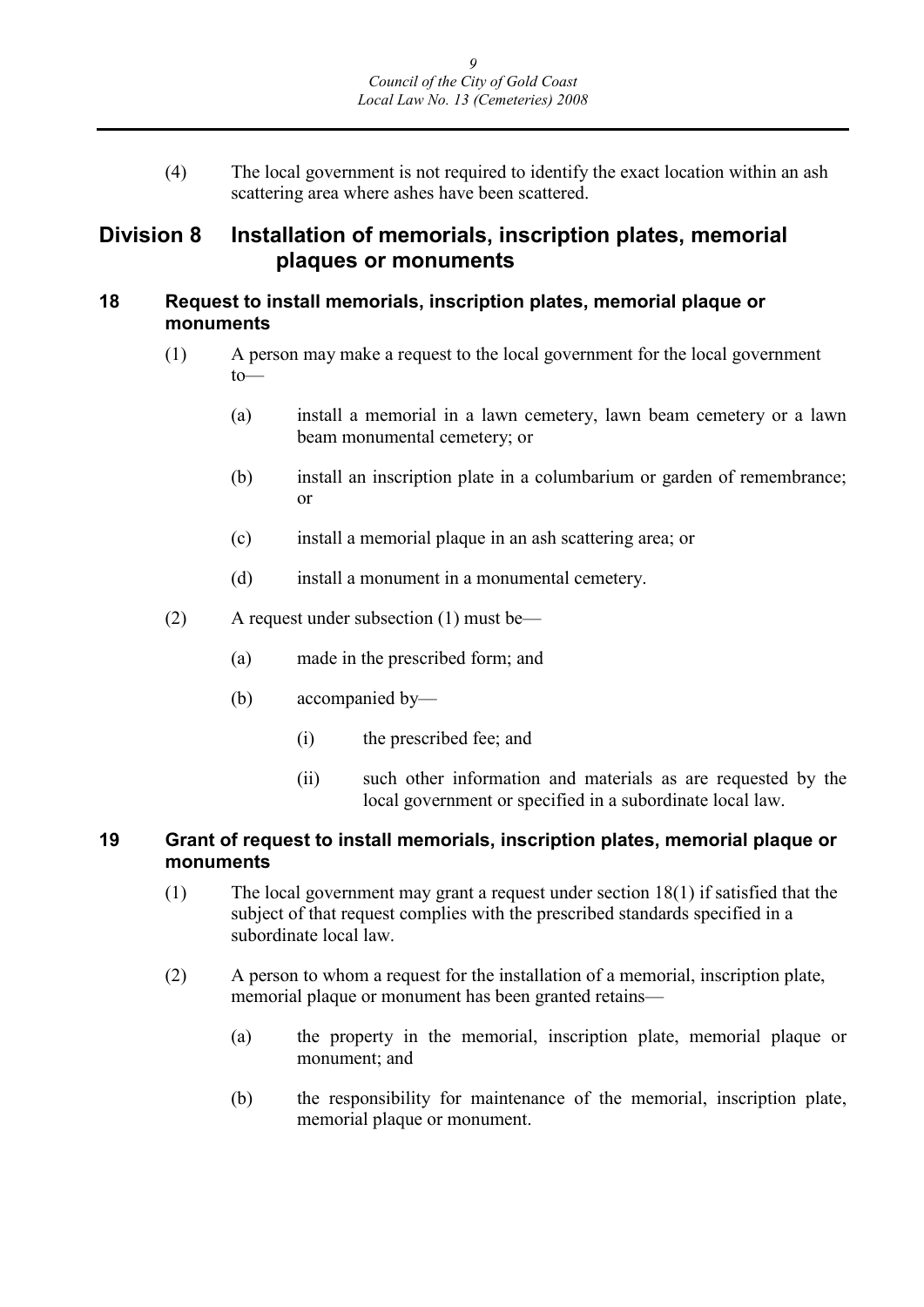# **Division 9 Removal of memorials**

# **20 Removal of memorials**

- (1) The local government may remove or reposition a memorial in a council cemetery if it has become unsafe or has fallen into a state of disrepair.
- (2) If there is no immediate danger to the public, the local government must, before removing or repositioning a memorial, give members of the deceased's family whose identity and whereabouts are known to the local government, reasonable notice of its intention to remove or reposition the memorial.
- (3) The local government is not obliged to reinstate a memorial which is removed or repositioned.

# **Division 10 Plan of council cemetery**

# **21 Plan of council cemetery**

The local government must maintain and keep available for public inspection—

- (a) a plan of a council cemetery, including the position of all of the graves in the council cemetery; and
- (b) a register of plots which have been pre-purchased pursuant to section 13 (Grant of request to pre-purchase burial rights for a plot) of this local law.

# **Part 3 Other cemeteries**

# **22 Plan of cemetery**

The operator of a cemetery that is not a council cemetery must maintain and keep available for public inspection a plan of the cemetery, including the position of all the graves in the cemetery and the names of all persons interred therein.

Maximum penalty—100 penalty units

# **Part 4 Permits**

# **23 Requirement for a permit**

(1) A person, other than the local government, must not undertake a regulated activity unless authorised by a permit granted pursuant to section 25(1) (Grant of a permit) of this local law.

Maximum penalty for subsection (1)—50 penalty units.

(2) An application to undertake a regulated activity which is to install, place, erect or construct a memorial, inscription plate, memorial plaque or monument may only be made by the burial rights holder or, if the burial rights holder is deceased, the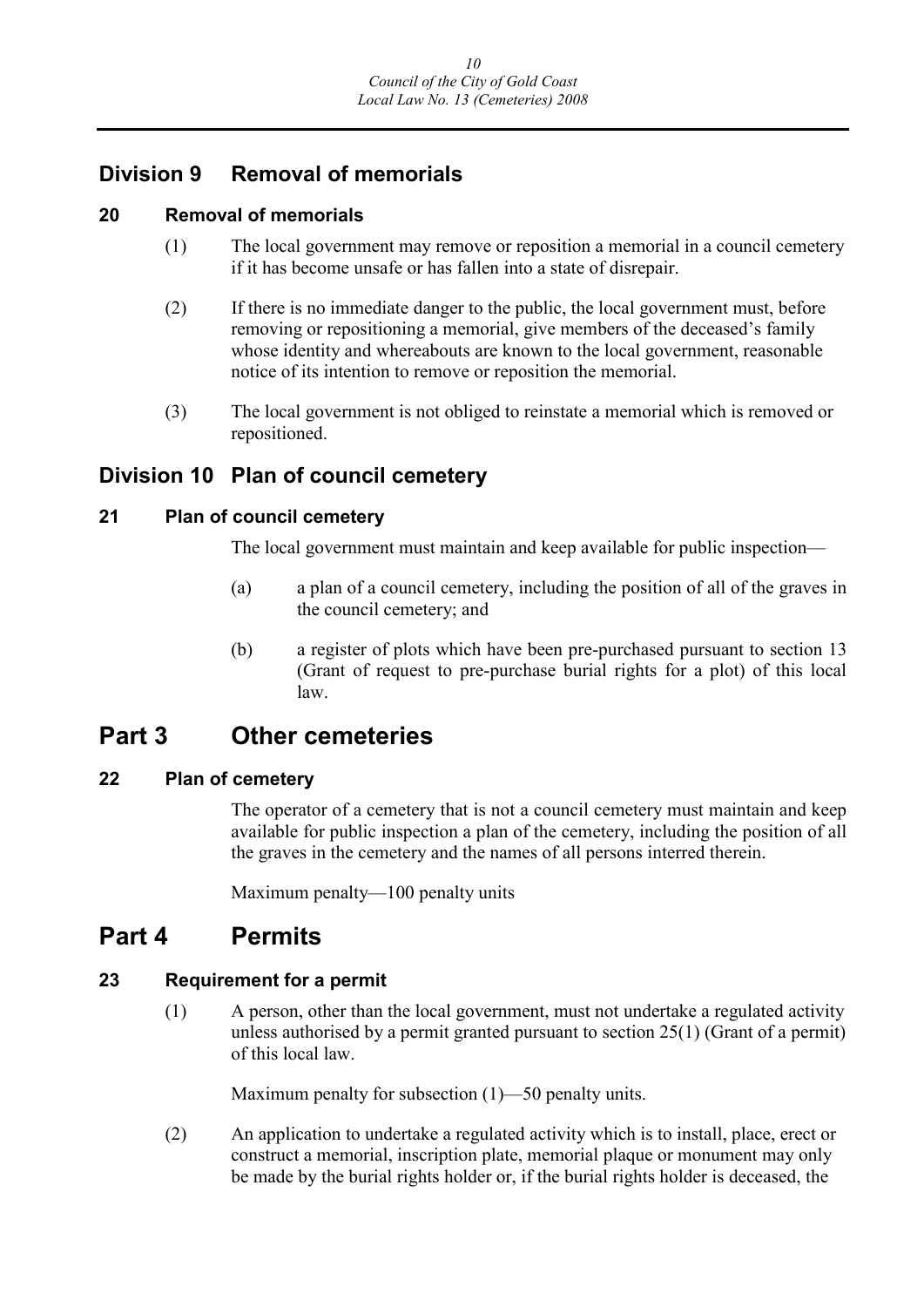next of kin to the deceased and in the case of a grave, the next of kin to the deceased first buried in the grave.

(3) Notwithstanding subsection (1), a permit is not required under this local law if a subordinate local law specifies that a permit is not required in respect of the undertaking of the regulated activity.

# **24 Application for a permit**

- (1) An application for a permit must be—
	- (a) made by the person who will be undertaking the regulated activity; and
	- (b) made in the prescribed form; and
	- (c) accompanied by—
		- (i) the prescribed fee; and
		- (ii) evidence that all approvals under the local government Acts required for the undertaking of the regulated activity have been obtained; and
		- (iii) full details of the undertaking of the regulated activity including plans and specifications unless otherwise required by the local government; and
		- (iv) such other information and materials as are requested by the local government or specified in a subordinate local law.
	- (d) accompanied by the written consent of the owner of premises, if the application for a permit does not relate to a council cemetery and the applicant is not the owner of the premises on which the regulated activity is to be undertaken.
- (2) The local government may waive a requirement of subsection  $(1)$ 
	- (a) in an emergency; or
	- (b) if there are special reasons for dispensing with the requirement; or
	- (c) in the circumstances specified in a subordinate local law.

### **25 Grant of a permit**

- (1) The local government may grant a permit if satisfied that the operation of the regulated activity —
	- (a) will not result in harm to human health or safety or personal injury; and
	- (b) will not result in property damage or a loss of amenity; and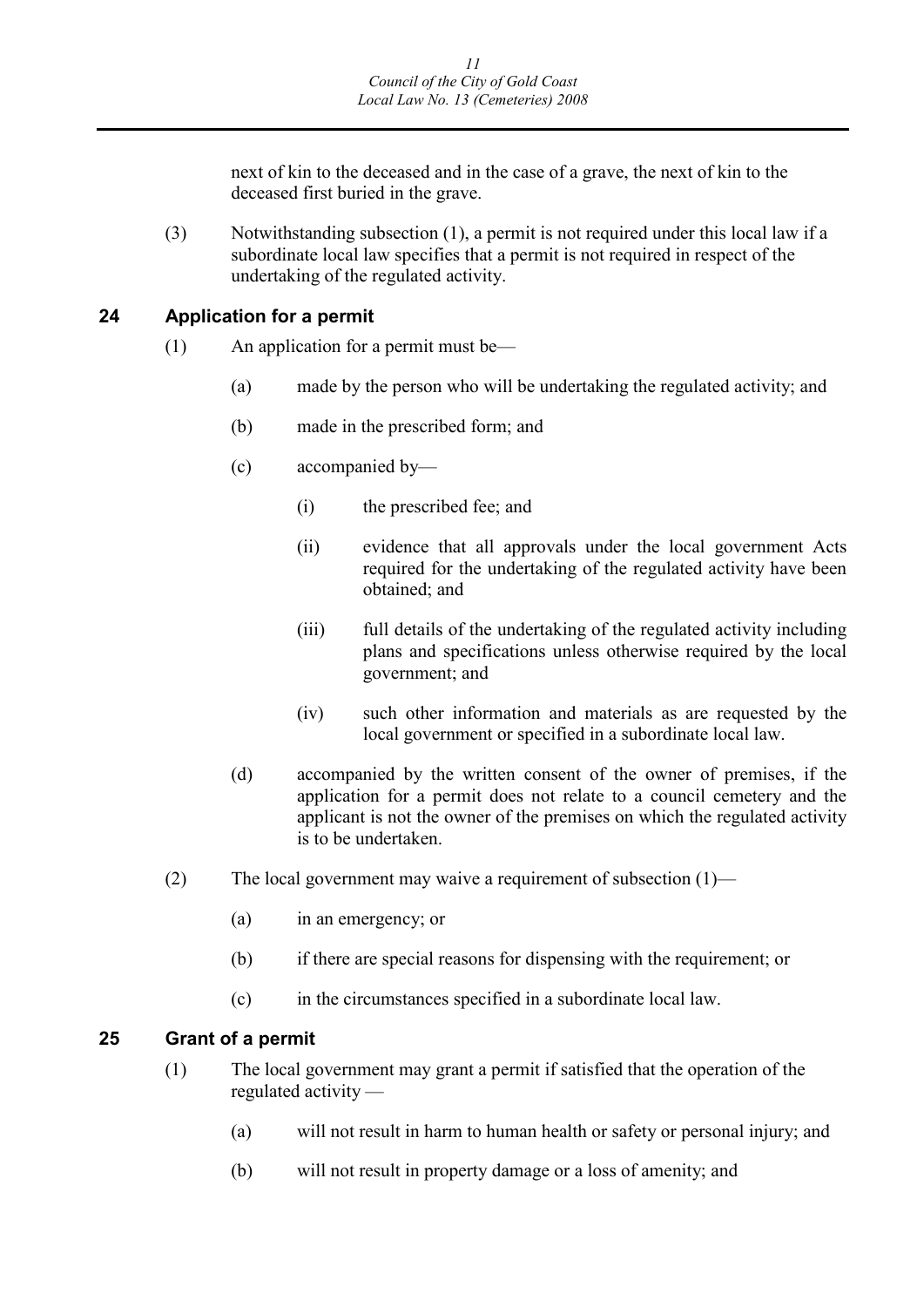- (c) will not result in environmental harm or environmental nuisance; and
- (d) will not result in a nuisance; and
- (e) complies with the provisions of the local government Acts that regulate the undertaking of the regulated activity; and
- (f) complies with the assessment criteria; and
- (g) complies with the prescribed criteria.
- (2) Before the local government decides an application for a permit, an authorised person may—
	- (a) inspect any premises, vehicle, equipment, animal, plant or thing to be involved in the undertaking of the regulated activity; and
	- (b) measure, weigh, sample, test, photograph, videotape or otherwise examine anything that may be inspected; and
	- (c) request any further information and material which is required to assess the application.
- (3) For the purposes of determining whether the criteria specified in subsection (1) have been satisfied—
	- (a) the local government may have regard to the results of any periodic inspection, testing or monitoring program undertaken in respect of the undertaking of the regulated activity; and
	- (b) the local government may have regard to the applicant's antecedence in terms of compliance or otherwise with this local law; and
	- (c) the local government is not obliged to look beyond—
		- (i) any information or material submitted to the local government in respect of the application; and
		- (ii) any other information held by the local government which is relevant to the application.

### **26 Term of a permit**

- (1) A permit granted by the local government is for a term extending from the date of issue until the thirty-first day of the following August unless otherwise specified in the permit or a subordinate local law.
- (2) A permit expires at the end of the day specified in subsection (1).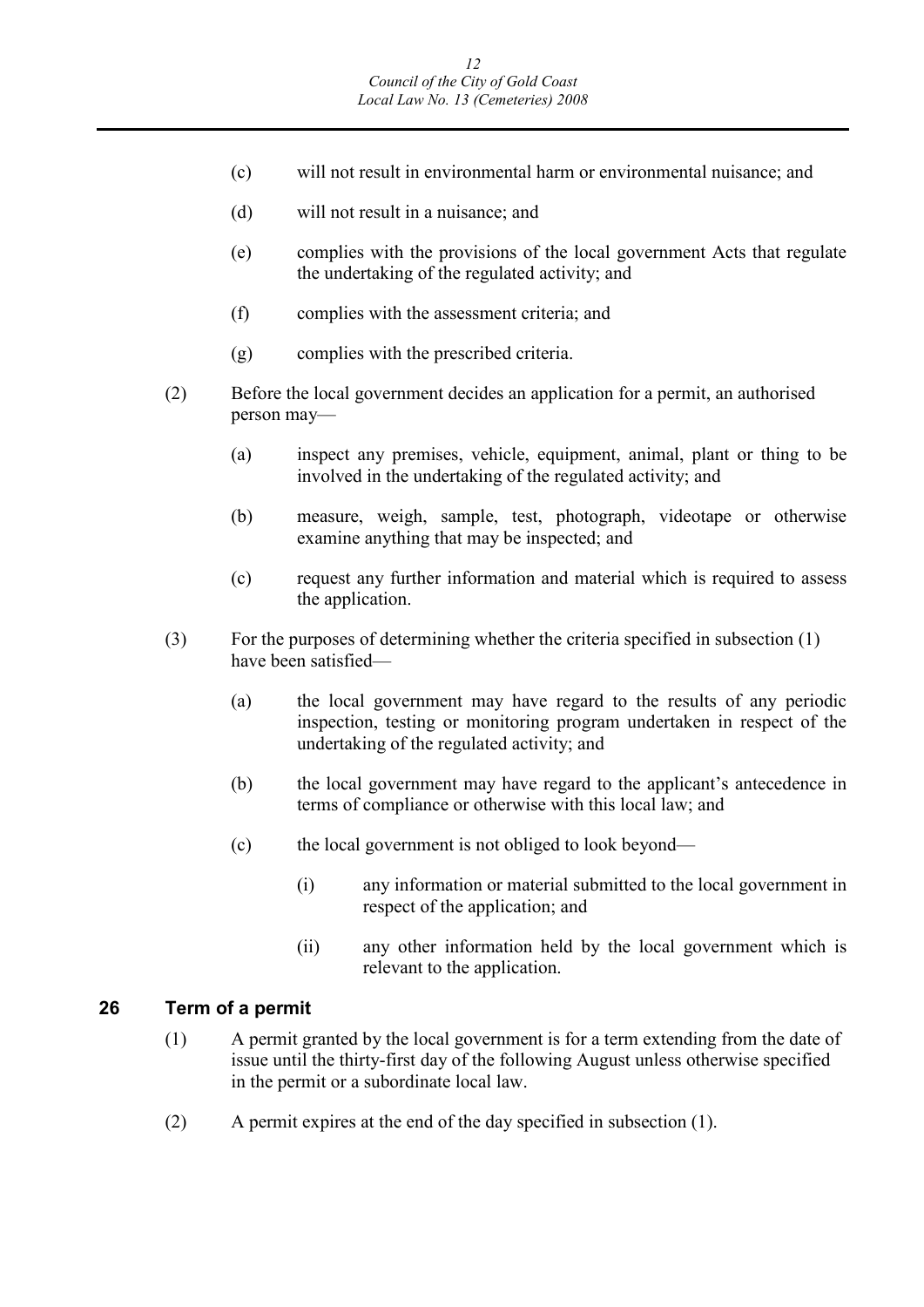# **27 Conditions of a permit**

- (1) A permit may be granted by the local government on conditions the local government considers appropriate.
- (2) The conditions of a permit may require—
	- (a) the holder of the permit to take specified measures to—
		- (i) prevent harm to the human health or safety of persons who may be involved in or affected by the undertaking of the regulated activity; and
		- (ii) prevent personal injury, property damage or a loss of amenity resulting from the undertaking of the regulated activity; and
		- (iii) ensure that the undertaking of the regulated activity does not cause environmental harm or environmental nuisance; and
		- (iv) ensure that there is compliance with the provisions of the local government Acts that regulate the undertaking of the regulated activity; and
		- (v) ensure that the undertaking of the regulated activity complies with the prescribed criteria; and
		- (vi) ensure that the undertaking of the regulated activity complies with the assessment criteria; and
	- (b) the holder of the permit to notify the local government within a period specified in the permit that the holder of the permit is no longer undertaking the regulated activity or is undertaking the regulated activity other than in accordance with the permit; and
	- (c) the certification by a person specified by the local government of a vehicle, equipment, animal, plant or other thing involved in the operation of the regulated activity; and
	- (d) the giving of a security or bond to secure compliance with the permit and the provisions of this local law; and
	- (e) the person operating the regulated activity to hold a broadform public liability insurance policy on those terms and conditions as regulated by Council from time to time; and
	- (f) records to be kept at a place and for a time specified in the permit or a subordinate local law; and
	- (g) the holder of the permit to prepare, provide, undertake or comply with a periodic inspection, monitoring or management program in respect of the undertaking of the regulated activity; and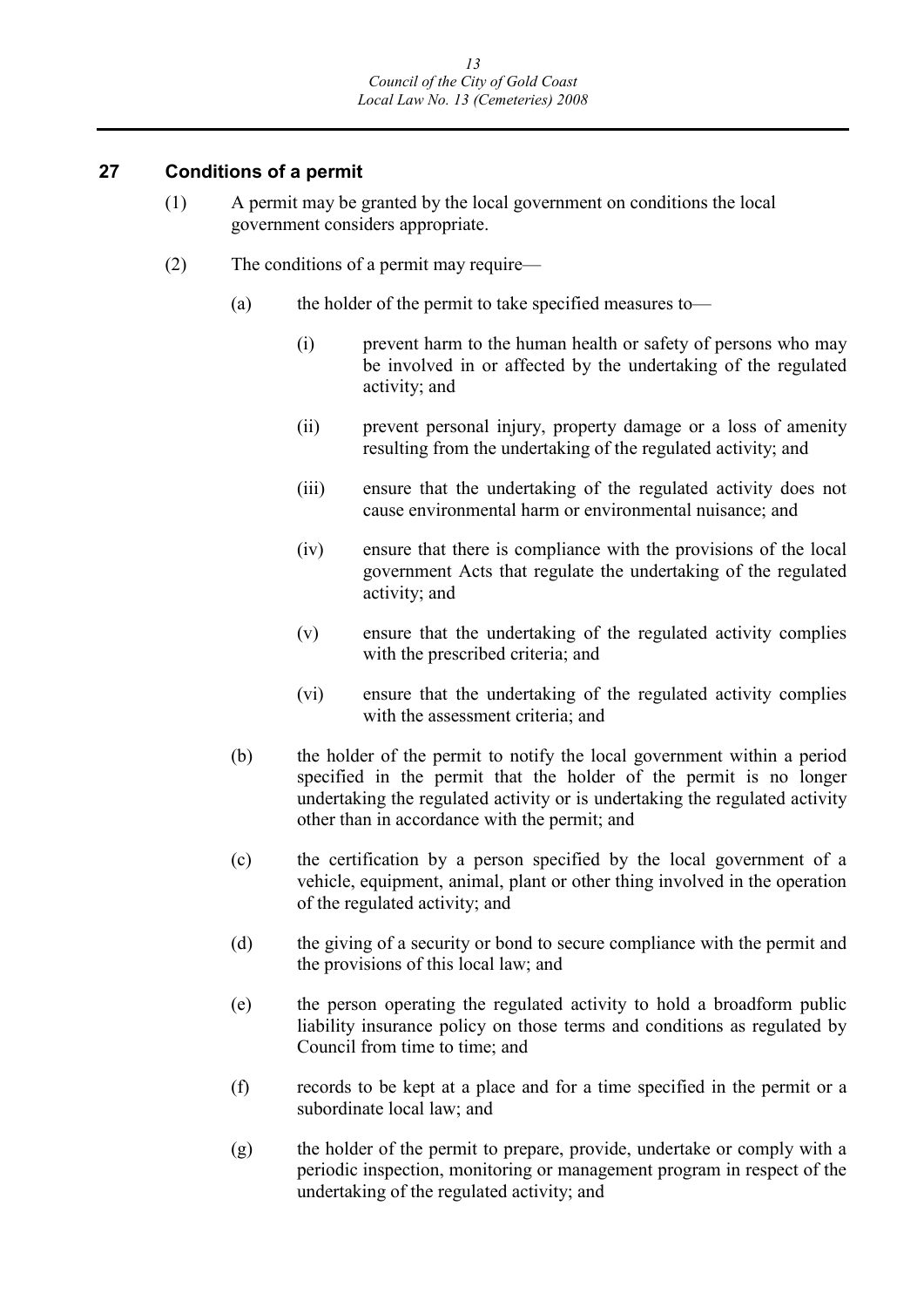- (h) the number of persons involved in the undertaking of the regulated activity not to exceed a number specified by the local government.
- (3) The local government may specify in a subordinate local law, the conditions that must be imposed in a permit or that will ordinarily be imposed in a permit for the undertaking of a regulated activity.

#### **28 Power to change the conditions of a permit**

- (1) The local government may change a condition of a permit when<sup>[2](#page-16-0)</sup>—
	- (a) the holder of the permit agrees to the proposed change; or
	- (b) the change is necessary to prevent—
		- (i) harm to human health or safety or personal injury; or
		- (ii) property damage or a loss of amenity; or
		- (iii) environmental harm or environmental nuisance; or
		- (iv) a nuisance; or
	- (c) the change is necessary to ensure that the undertaking of the regulated activity complies with the prescribed criteria.
- (2) If the local government is satisfied it is necessary to change a condition of a permit, the local government must—
	- (a) give the holder of the permit a written notice stating—
		- (i) the proposed change and the reason for the change; and
		- (ii) that the holder of the permit may make written representations to the local government about the proposed change; and
		- (iii) the time (at least 15 business days after the written notice is given to the holder of the licence) within which the written representations may be made; and
	- (b) consider any representations made by the holder of the permit within the time stated in the written notice.
- (3) After considering any written representations made by the holder of the permit, the local government must give to the holder of the permit—
	- (a) if the local government is not satisfied the change is necessary a written notice stating that it has decided not to change the condition; or

<span id="page-16-0"></span><sup>&</sup>lt;sup>2</sup> A change to a condition of a permit includes a change by omission, substitution, exception or addition (see section 36 (Meaning of commonly used words and expressions) of the *Acts Interpretation Act 1954*.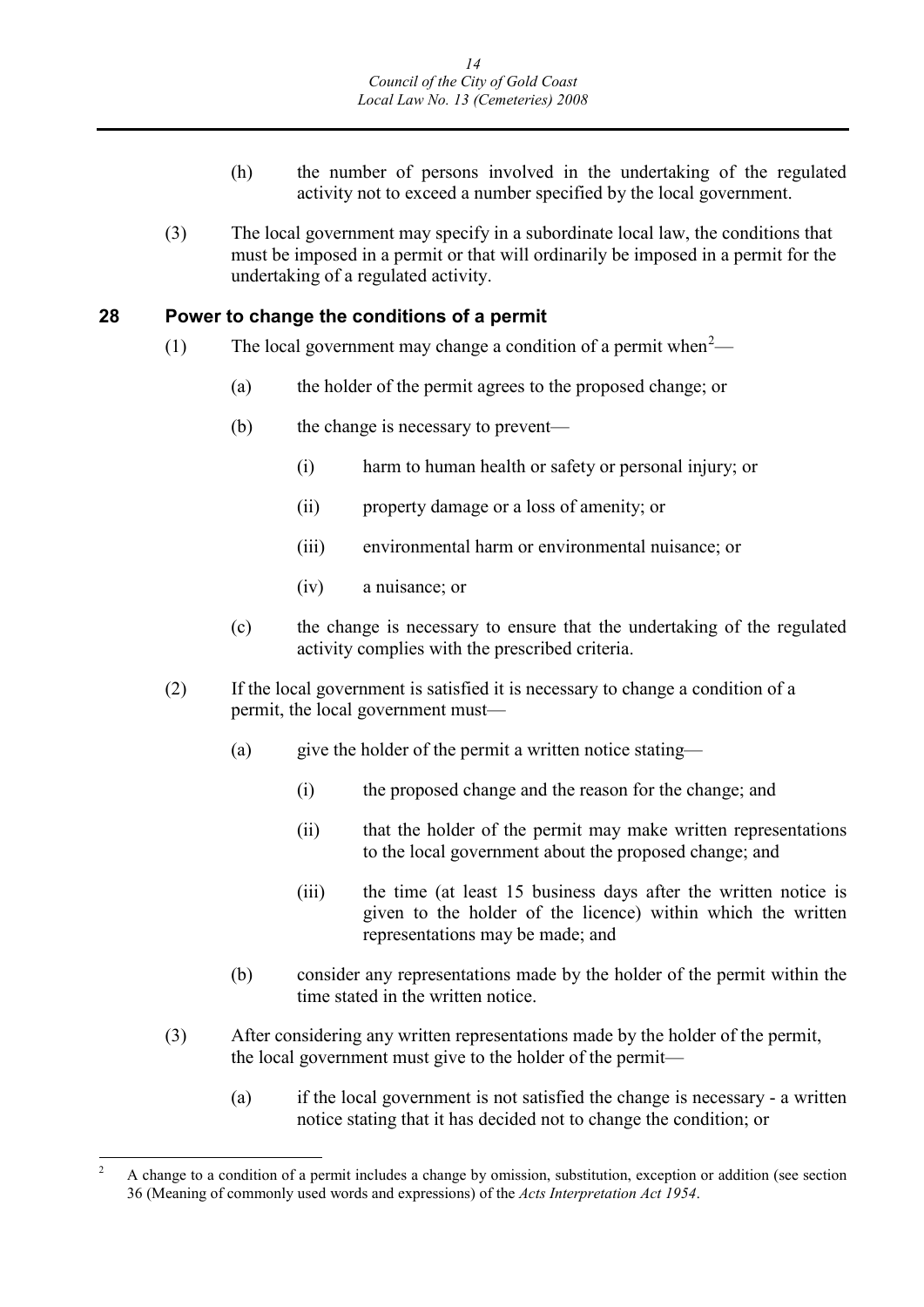- (b) if the local government is satisfied that the change is necessary a written notice stating that it has decided to change the condition including details of the changed condition.
- (4) The changed condition takes effect from the day the notice was given to the holder of the permit—
	- (a) under subsection  $(2)(a)$ , if no written representations are made by the holder of the permit within the time stated in the written notice; or
	- (b) under subsection (3)(b), if written representations are made by the holder of the permit within the time state in the written notice and the local government decides that the change is necessary.

#### **29 Amendment, renewal or transfer of a permit**

- (1) The holder of a permit may make an application to the local government to—
	- (a) amend the permit; or
	- (b) renew the permit; or
	- (c) transfer the permit to another person.
- (2) An application to amend, renew or transfer a permit must be—
	- (a) made by the holder of the permit; and
	- (b) made in the prescribed form; and
	- (c) accompanied by the prescribed fee and such other information as is requested by the local government; and
	- (d) accompanied by, in the case of a transfer of the permit—
		- (i) the written consent of the person to whom the permit will be transferred; and
		- (ii) the written consent of the owner of the premises on which the regulated activity is or is to be undertaken.
- (3) The local government may renew or transfer a permit—
	- (a) if the undertaking of the regulated activity complies with the conditions of the permit and the provisions of this local law; and
	- (b) subject to such conditions the local government considers appropriate.
- (4) The local government may amend a permit—
	- (a) if the undertaking of the regulated activity complies with the criteria specified in section 25(1) of this local law; and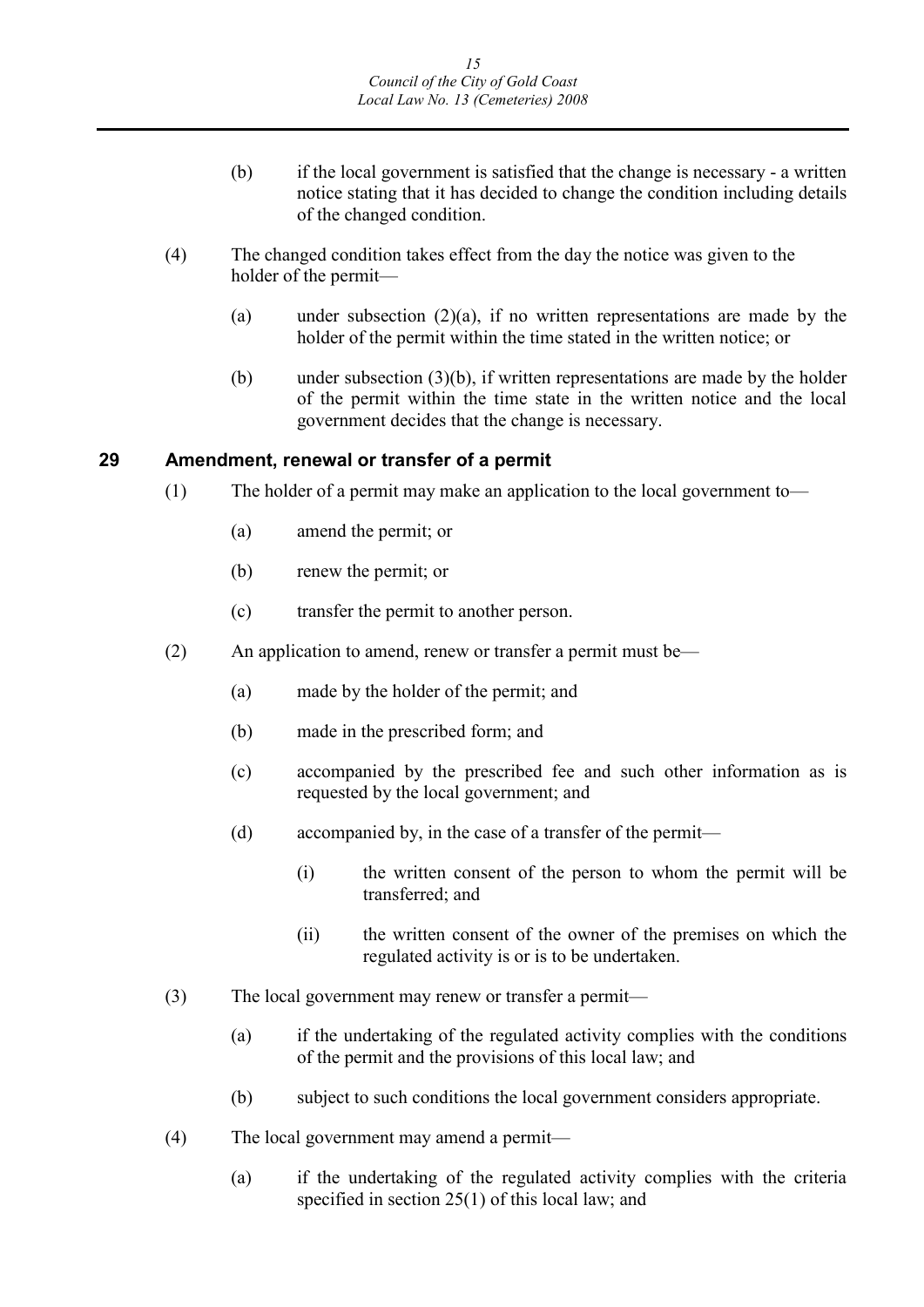- (b) subject to such conditions the local government considers appropriate.
- (5) The local government must not amend a permit that has been granted for a specific location if the amendment is to the location at which the regulated activity is to be undertaken.
- (6) For the purposes of determining whether the criteria specified in subsections (3) and (4) have been satisfied, the local government is not obliged to look beyond—
	- (a) any information or materials submitted to the local government in respect of the application; and
	- (b) any other information held by the local government which is relevant to the application.

# **30 Cancellation of a permit**

- (1) The local government may cancel a permit if—
	- (a) the holder of the permit agrees to the cancellation; or
	- (b) the cancellation is necessary to prevent—
		- (i) harm to human health or safety or personal injury; or
		- (ii) property damage or a loss of amenity; or
		- (iii) environmental harm or environmental nuisance; or
		- (iv) a nuisance; or
	- (c) the holder of the permit contravenes—
		- (i) this local law; or
		- (ii) a condition of a permit; or
		- (iii) a requirement of a compliance notice or a stop order; or
	- (d) the undertaking of the regulated activity does not comply with—
		- (i) the provisions of the local government Acts that regulate the undertaking of the regulated activity; or
		- (ii) the prescribed criteria; or
	- (e) the permit was granted on false, misleading or incomplete information; or
	- (f) changes in circumstances since the permit was granted make the continued operation of the permit inappropriate.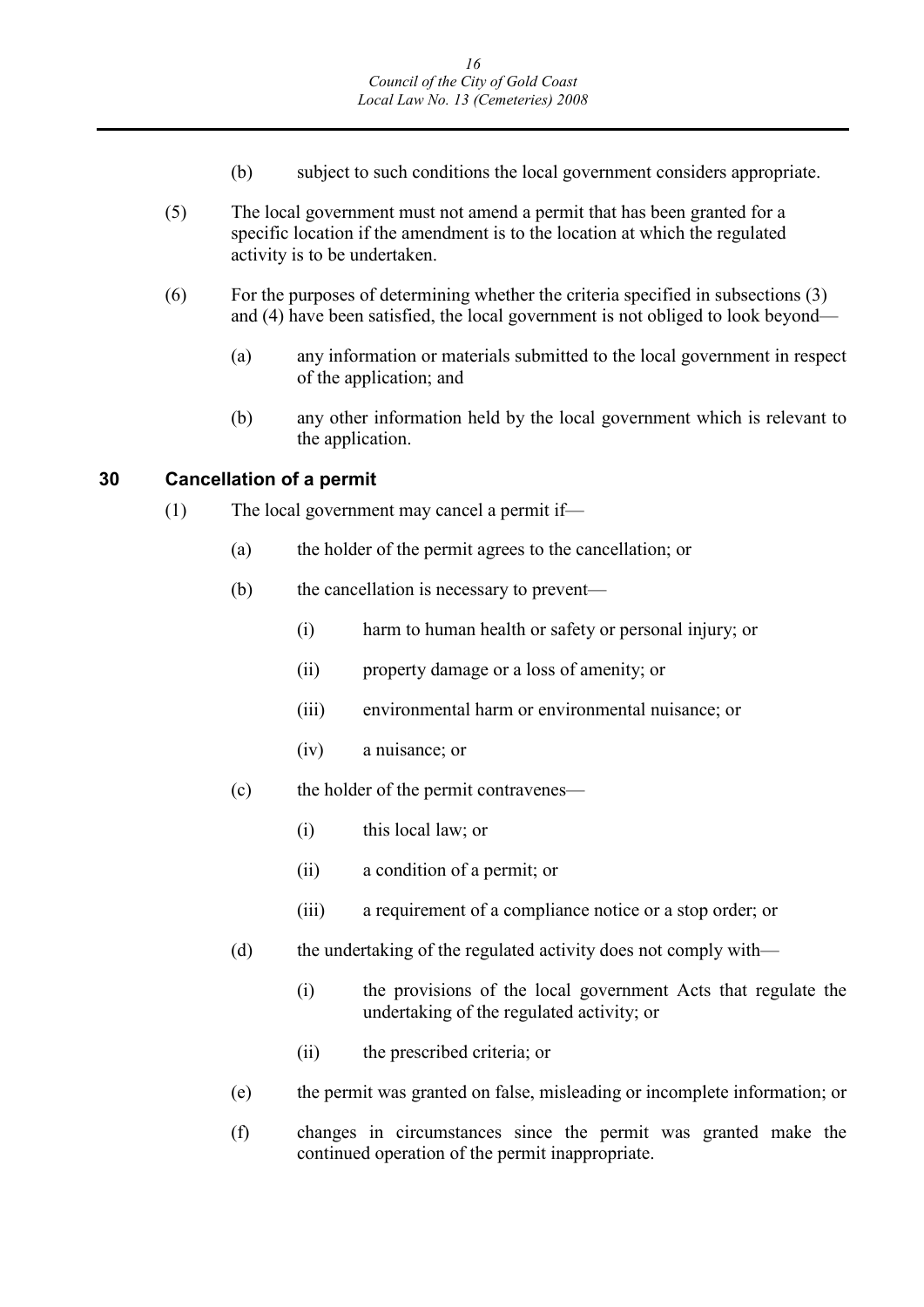- (2) The local government may specify in a subordinate local law the changes in circumstances since a permit was granted that makes the continued operation of the permit inappropriate.
- (3) If the local government is satisfied it is necessary to cancel a permit, the local government must—
	- (a) give the holder of the permit a written notice stating—
		- (i) the reason for the proposed cancellation; and
		- (ii) that the holder of the permit may make written representations to the local government about the proposed cancellation; and
		- (iii) the time (at least 15 business days after the written notice is given to the holder of the permit) within which written representations may be made; and
	- (b) consider any written representations made by the holder of the permit within the time stated in the written notice.
- (4) After considering any written representations made by the holder of the permit the local government must give to the holder of the permit—
	- (a) if the local government is not satisfied that the cancellation is necessary a written notice stating it has decided not to cancel the permit; or
	- (b) if the local government is satisfied that the cancellation is necessary a written notice stating it has decided to cancel the permit.
- (5) Before the local government cancels a permit under subsection (4), the local government must consider the impact of the cancellation of the permit, other than a financial impact on the holder of the permit, on those persons who would be affected by the regulated activity ceasing to be operated.
- (6) The cancellation of the permit takes effect from the day the written notice was given to the holder of the permit—
	- (a) under subsection (3)(a), if no written representations are made by the holder of the permit within the time stated in the written notice; or
	- (b) under subsection  $(4)(b)$ , if written representations are made by the holder of the permit within the time stated in the written notice and the local government decides that the cancellation is necessary.
- (7) If the local government has cancelled a permit, the holder of the permit must cease to undertake the regulated activity immediately.

Maximum penalty for subsection (7)—50 penalty units.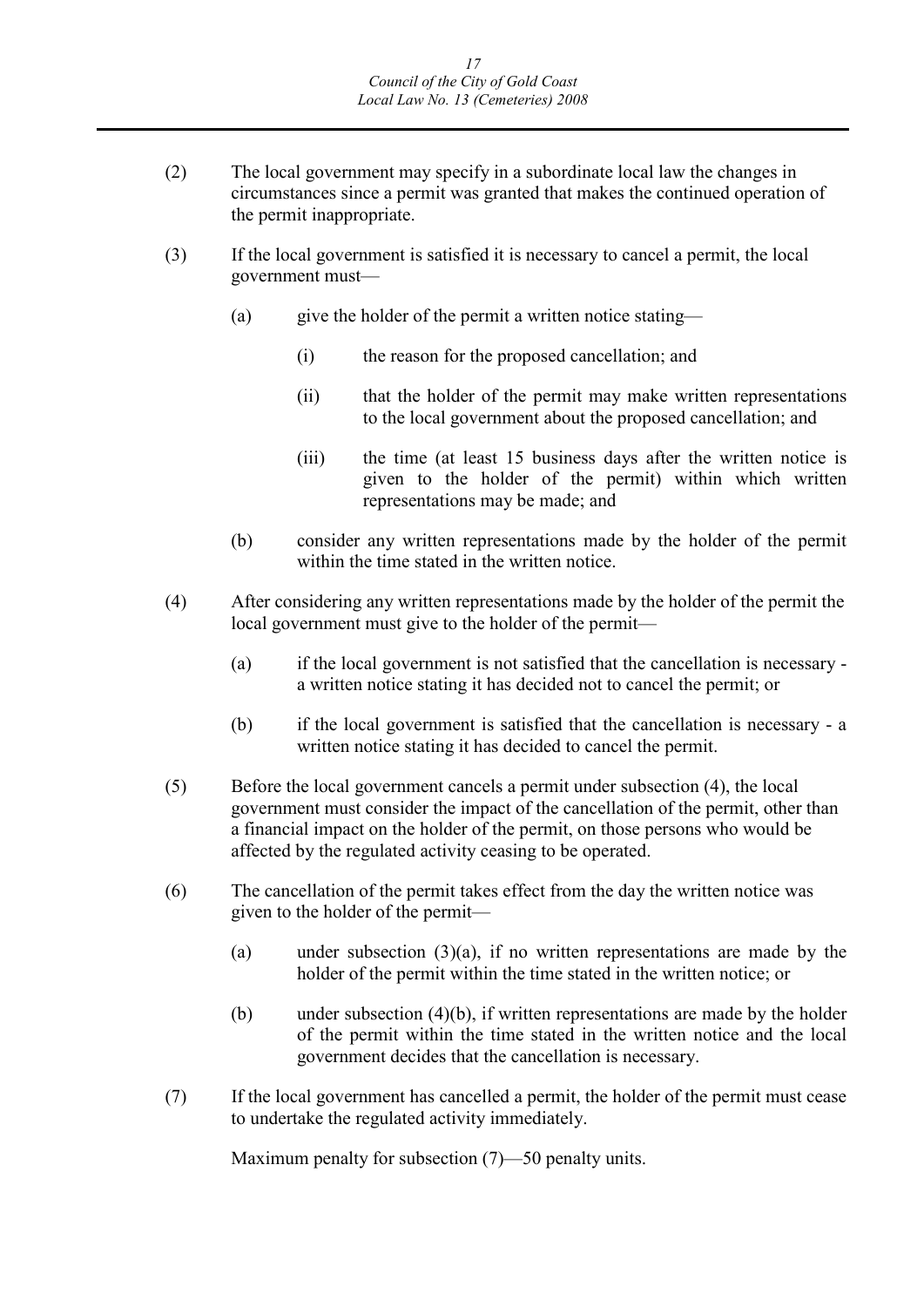### **31 General compliance provision**

(1) The holder of a permit must ensure that the conditions of the permit are complied with.

Maximum penalty for subsection (1)—50 penalty units.

- (2) The holder of a permit and any person undertaking a regulated activity must ensure that the undertaking of the regulated activity —
	- (a) does not result in harm to human health or safety or personal injury; and
	- (b) does not result in property damage or a loss of amenity; and
	- (c) does not result in environmental harm or environmental nuisance; and
	- (d) does not result in a nuisance; and
	- (e) complies with the prescribed criteria.

Maximum penalty for subsection (2)—50 penalty units.

# **Part 5 Enforcement**

## **32 Records to be kept**

A subordinate local law may specify any records that are required to be kept for the undertaking of the regulated activity.

### **33 Inspection, monitoring or management program**

A subordinate local law may specify any inspection, monitoring or management program required to be kept for the undertaking of the regulated activity.

# **Part 6 Subordinate local laws**

### **34 Subordinate local laws**

The local government may specify in a subordinate local law—

- (a) the assessment criteria for deciding an application for a permit for the undertaking of a regulated activity pursuant to Schedule 2 (Dictionary) of this local law; and
- (b) a thing as a structure pursuant to the Schedule (Dictionary) of this local law; and
- (c) prescribed criteria pursuant to the Schedule (Dictionary) of this local law; and
- (d) the person to be appointed as sexton of a council cemetery; and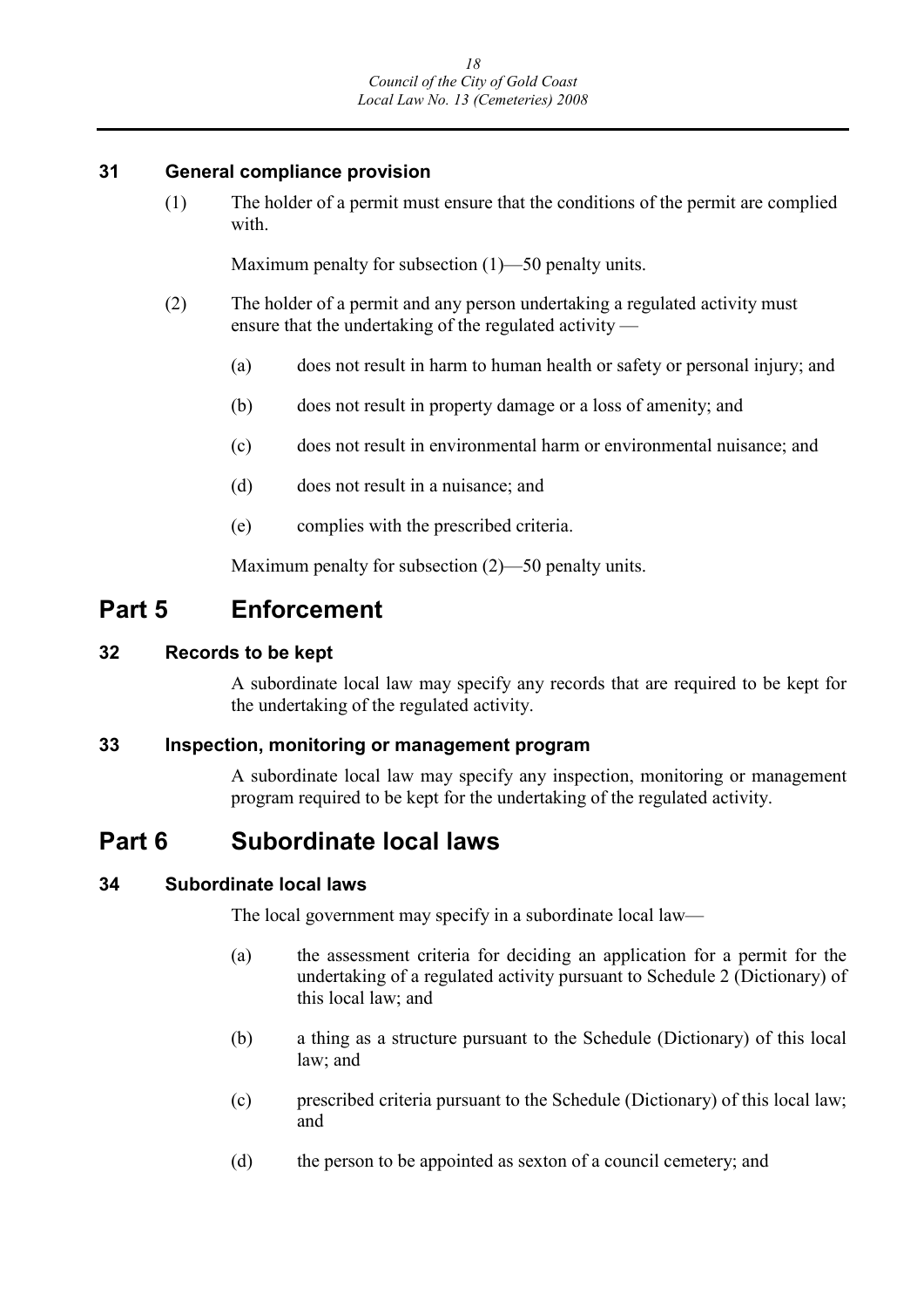- (e) an activity which is prohibited conduct pursuant to section  $8(a)(1)(x)$  of this local law; and
- (f) an activity which is regulated conduct pursuant to section  $9(1)(h)$  of this local law; and
- (g) the prescribed standards for a grave pursuant to section 10of this local law; and
- (h) the prescribed standards for a body interred in a vault and the construction of a vault pursuant to section 11 (Requirements for a vault) of this local law; and
- (i) the information that must accompany a request to pre-purchase burial rights for a plot pursuant to section  $12(2)(b)(ii)$  of this local law; and
- (j) the prescribed standards for a grave in a natural burial area pursuant to section 13(1)(b) of this local law; and
- (k) the information that must accompany a request to purchase an ashes interment right pursuant to section  $14(2)(b)(ii)$  of this local law; and
- (l) the information that must accompany a request to scatter ashes in an ash scattering area pursuant to section 16(2)(b)(ii) of this local law; and
- (m) the information that must accompany a request to install a memorial, inscription plate, memorial plaque or monument pursuant to section  $18(2)(b)(ii)$  of this local law; and
- (n) the prescribed standards for a memorial, inscription plate, memorial plaque or monument pursuant to section 19(1) of this local law; and
- (o) a regulated activity in respect of the operation of which a person is not required to hold a permit pursuant to section 23(3) of this local law; and
- (p) the information that must accompany an application for a permit pursuant to section  $24(1)(c)(iv)$  of this local law; and
- (q) the circumstances in which the local government may waive the requirements of section 24 (Application for a permit) of this local law pursuant to section 24(2)(c) of this local law; and
- $(r)$  the term of the permit pursuant to section 26(1) of this local law; and
- (s) the records that must be kept, the place at which those records must be kept and the period for which those records must be kept pursuant to section 27(2)(f) (Conditions of a permit) of this local law; and
- (t) the conditions that must be imposed in a permit or that will ordinarily be imposed in a permit pursuant to section 27(3) of this local law; and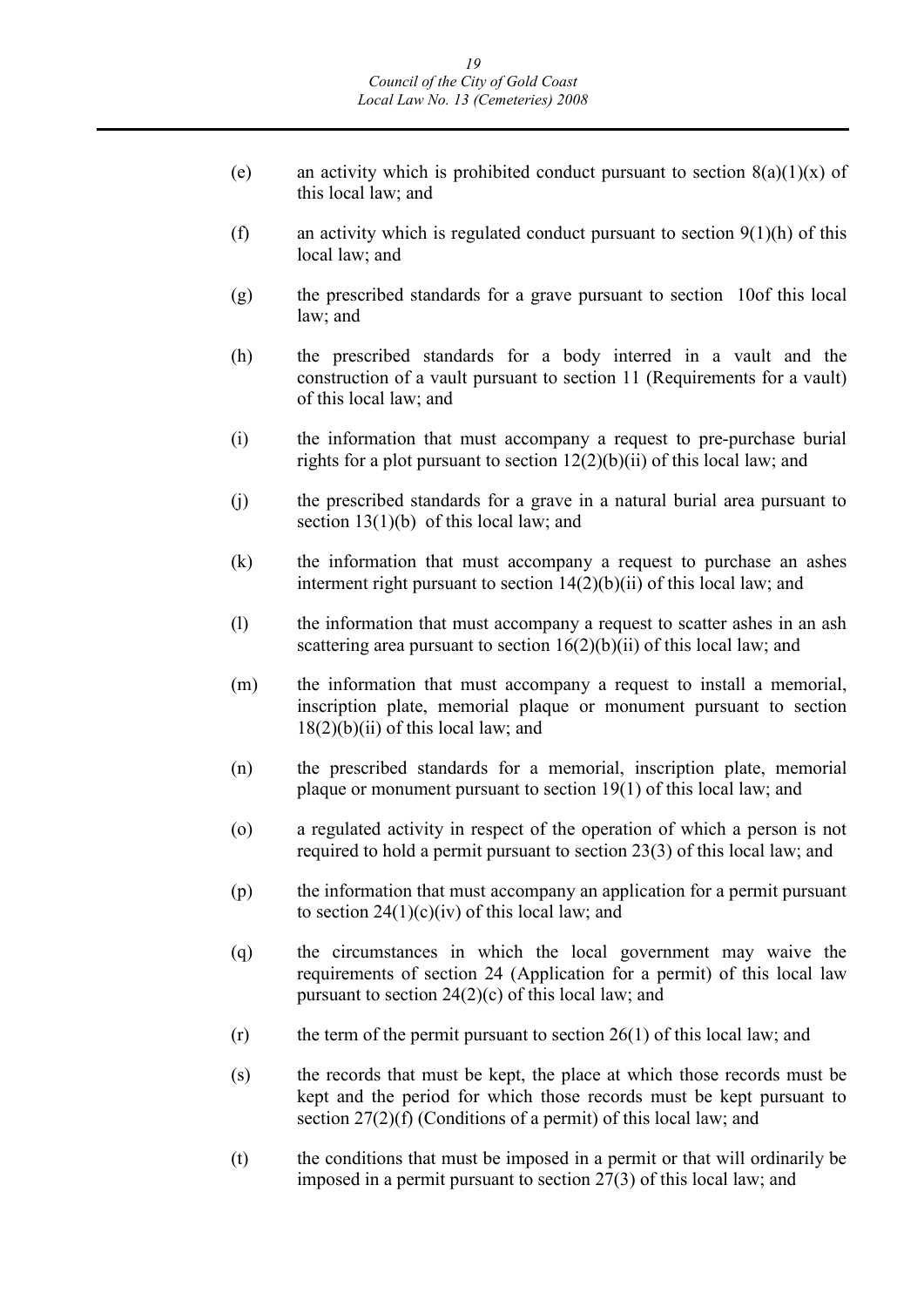- (u) the changes in circumstances since a permit was granted that make the continued operation of the permit inappropriate pursuant to section 30(2) of this local law; and
- (v) the records that are required to be kept pursuant to section 32 (Records to be kept)of this local law; and
- (w) the terms of a periodic inspection, monitoring or management program in respect of the operation of a regulated activity pursuant to section 33 (Inspection, monitoring or management program) of this local law; and
- $(x)$  such other matters as are provided for in this local law.

# **Part 7 Application of Local Law No. 3 (Administration) 2008**

# **35 Application of Local Law No. 3 (Administration) 2008 to this local law**

- (1) To avoid any doubt, the provisions of *Local Law No. 3 (Administration) 2008*  apply to this local law, including (but not limited to) the following parts of *Local Law No. 3 (Administration) 2008*—
	- (a) Part 7 (Enforcement); and
	- (b) Part 8 (Administration).

*Note—*

Part 7 (Enforcement) of *Local Law No. 3 (Administration) 2008* sets out the powers of the local government to deal with a contravention of a local law (including this local law) and the steps that the local government may take to remedy any non-compliance.

Part 8 (Administration) of *Local Law No. 3 (Administration) 2008* contains a number of provisions which clarify the liability of persons for actions taken contrary to a local law (including this local law).

This local law must be read with any relevant provisions of *Local Law No. 3 (Administration) 2008*.

(2) If there is a conflict between a provision of this local law and *Local Law No. 3 (Administration) 2008*, the provision in this local law will prevail to the extent of any inconsistency.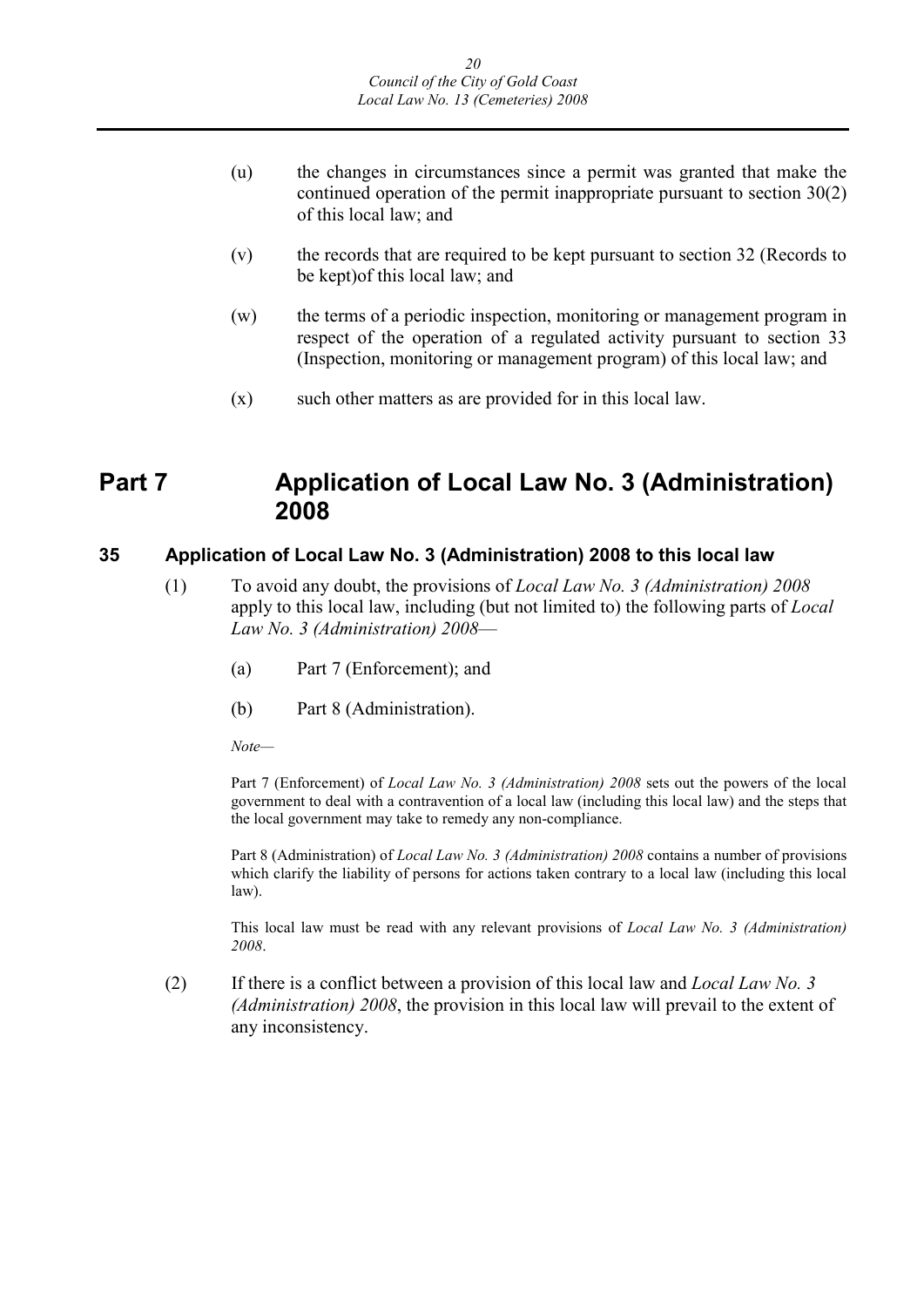# **Schedule Dictionary**

section 3

*advertisement* has the meaning given in *Local Law No. 16 (Licensing) 2008*.

*advertising* includes the use of any fixed or moveable device, design, writing, structure, erection, publication, placard, signboard or sign of any kind whatsoever for the sale or exposing for sale of a good, a service or a vehicle.

*animal* has the meaning given in *Local Law No. 12 (Keeping and Control of Animals) Law.*

*approval* means a consent, permit, licence, authorisation, registration, membership or approval under a local government Act or a local law and includes all the conditions of a consent, permit, licence, authorisation, registration, membership or approval.

*ash scattering area* means that portion of a council cemetery set aside as an ash scattering area pursuant to section 6(f) of this local law.

*assessment criteria* means the criteria specified in a subordinate local law for deciding an application for a permit for the undertaking of a regulated activity.

*authorised person* means a person authorised by the local government pursuant to *Local Law No. 3 (Administration) 2008* to exercise the powers of an authorised person under this local law.<sup>[3](#page-23-0)</sup>

*building* has the meaning given in the *Building Act 1975*.

*burial rights* means a right of burial in a burial place.

*business* means the supply of goods or services and includes—

| (a)<br>the display of a good; and |
|-----------------------------------|
|-----------------------------------|

- (b) the sale of a good or service; and
- (c) engaging in any trade or business; and
- (d) distributing a business advertising publication; and
- (e) touting; and
- (f) advertising a good or service; and

<span id="page-23-0"></span> <sup>3</sup> Section 21 (Appointment) of *Local Law No. 3 (Administration) 2008* provides for the local government to appoint a person to a position provided for under a local law and authorises a person appointed by the local government to a position provided for under a local law to exercise the powers attaching to that position under the local law unless otherwise stated in the appointment.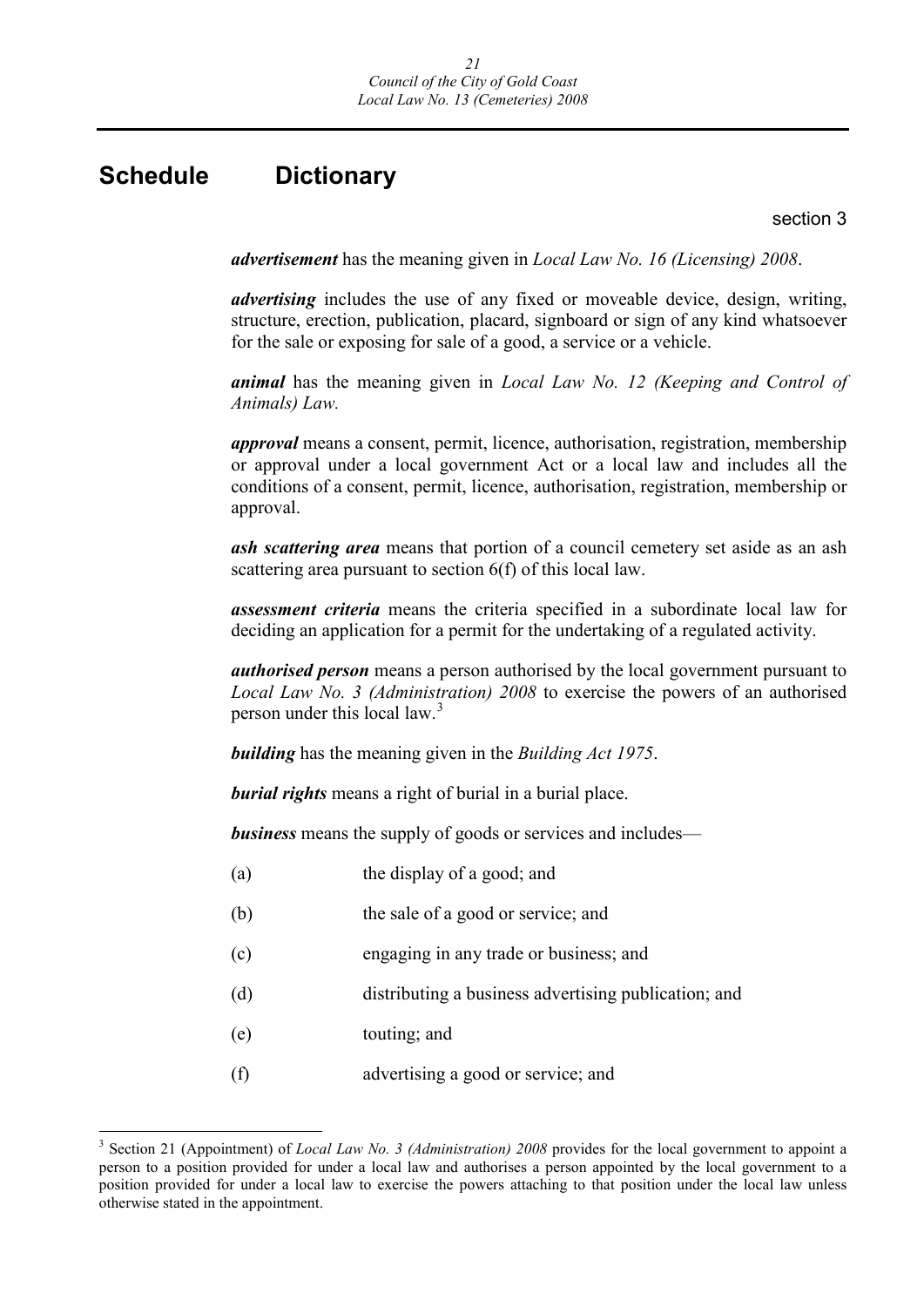- (g) a fete, market or stall; and
- (h) the exhibition of an advertisement; and
- (i) the exhibition of a sign.

*business advertising publication* has the meaning given in *Local Law No. 5 (Distribution of Business Advertising Publications and Touting) 2008*.

*cemetery* has the meaning given in the local government's planning scheme and does not include a council cemetery.

*columbarium* means that portion of a council cemetery set aside as a columbarium pursuant to section 6(d) of this local law.

*council cemetery* means a reserve or other land under the control of the local government which is or has been used as a council cemetery.

*direction* means a written or oral direction given by an authorised person pursuant to this local law.

*environmental harm* has the meaning given in the *Environmental Protection Act 1994*.

*environmental nuisance* has the meaning given in the *Environmental Protection Act 1994*.

*exhibit* includes in relation to a sign the painting, writing, drawing, depiction, making, erection, affixing, putting up, operation or transport of a sign.

*garden of remembrance* means that portion of a council cemetery set aside as a garden of remembrance pursuant to section 6(e) of this local law.

*guide dog* has the meaning given in the *Guide, Hearing and Assistance Dogs Act 2009.*

*human remains* means a human being who is deceased and includes part of a human being who is deceased, but does not include cremated human remains.

*interference* includes any damage, destruction, tampering, removal, alteration, defacement, change, or inappropriate use and *interfere* has the corresponding meaning.

*knowledge* includes actual or constructive knowledge.

*land* has the meaning given in the *Sustainable Planning Act 2009*.

*lawn beam cemetery* means that portion of a council cemetery set aside as a lawn beam cemetery pursuant to section 6(b) of this local law.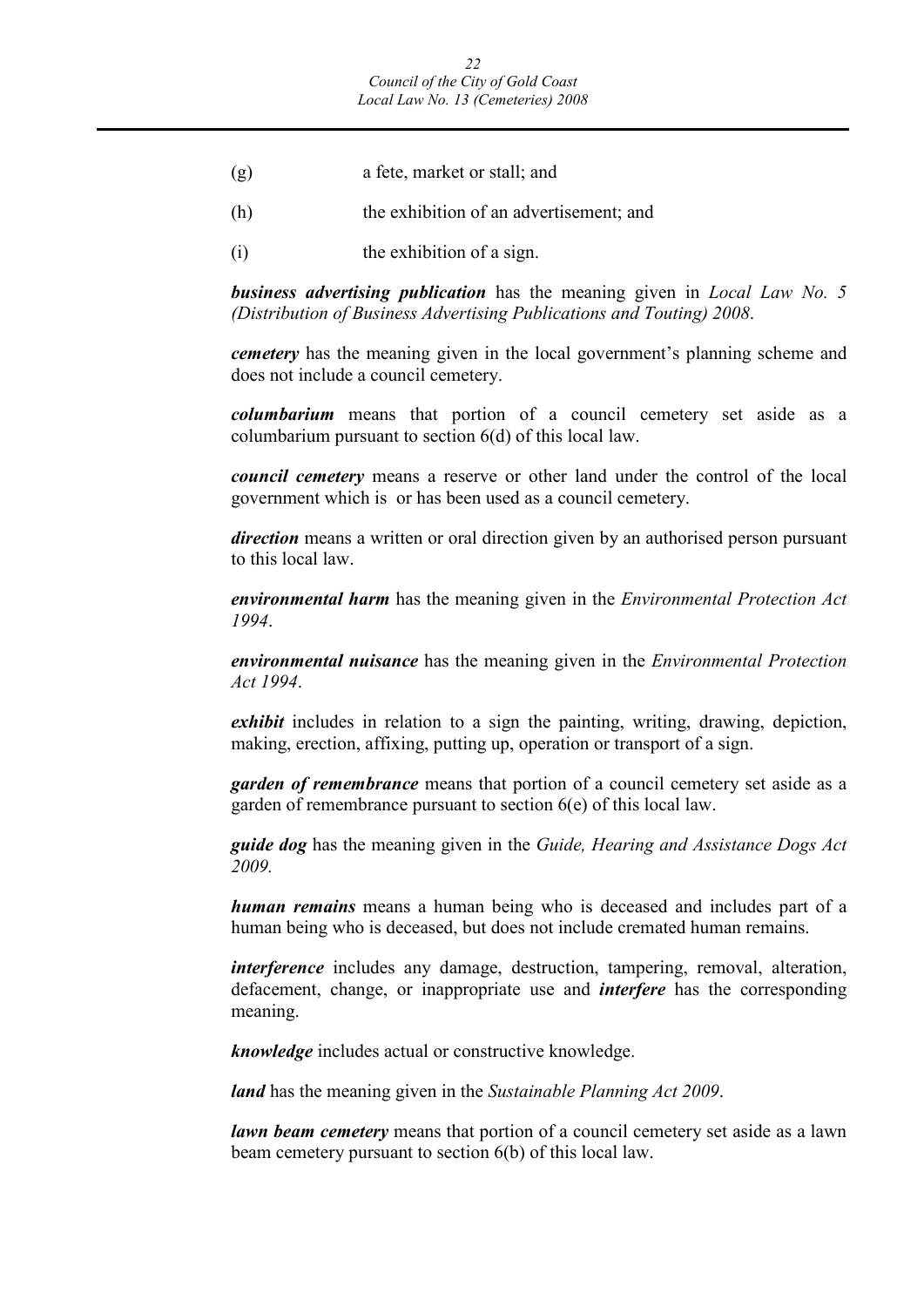*lawn beam monumental cemetery* means that portion of a council cemetery set aside as a lawn beam monumental cemetery pursuant to section 6(c) of this local law.

*lawn cemetery* means that part of a council cemetery set aside as a lawn cemetery pursuant to section 6(a) of this local law.

*local government area* has the meaning in the *Local Government Act 2009*. [4](#page-25-0)

*local law* includes any subordinate local laws and all approvals granted pursuant to this local law.

*monumental cemetery* means that portion of a council cemetery set aside as a monumental cemetery pursuant to section 6(h) of this local law.

*natural burial area* means that portion of a council cemetery set aside as a natural burial area pursuant to section  $6(g)$  of this local law.

*nuisance* has the meaning given in *Local Law No. 8 (Public Health, Safety and Amenity) 2008.*

*occupier* of premises means the person who has the control or management of the premises and includes a person in charge of the operation of the regulated activity on the premises.

*operating* a regulated activity includes carrying out, providing, performing, undertaking or otherwise engaging in any activity in respect of the regulated activity.

*owner of premises* means the person for the time being entitled to receive the rent for the premises or would be entitled to receive the rent for if it were let to a tenant at a rent.

*permit* means a permit which has been granted pursuant to section 25 (Grant of a permit) of this local law or amended, renewed or transferred pursuant to section 29 (Amendment, renewal or transfer of a permit) of this local law which—

- (a) has not expired pursuant to section 26(2) of this local law; and
- (b) has not been cancelled pursuant to section 30 (Cancellation of a permit) of this local law.

*plant* means any tree, bush, shrub, grass, fungi, algae or other thing terrestrial or aquatic including all natural parts of it or things naturally produced of, by or from it.

<span id="page-25-0"></span> <sup>4</sup> *Local government area* is defined in section 8(2) of the *Local Government Act 2009* as a part of Queensland that is governed by a local government.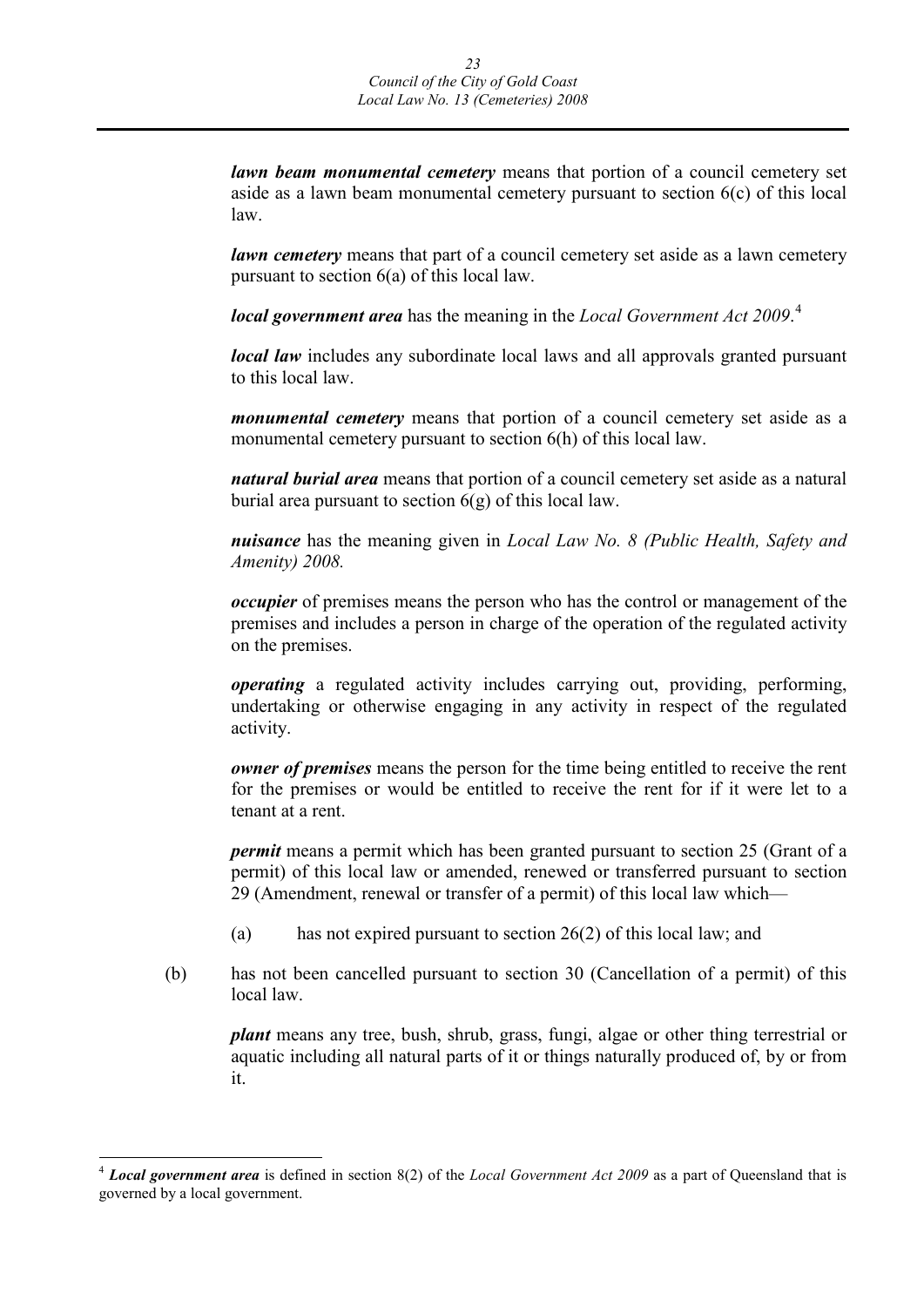*prescribed criteria* means the criteria specified in a subordinate local law with which the undertaking of a regulated activity must comply.

*prescribed form* means the form prescribed by the local government.

*publicise* means to draw to the attention of, make known, advertise or promote and *publicises* has the corresponding meaning.

*regulated activity* means an activity regulated by section 9 (Regulated conduct) of this local law.

*sale* includes—

- (a) to sell; or
- (b) sell for resale; or
- (c) intend for sale; or
- (d) offer or expose for sale; or
- (e) agree or attempt to sell; or
- (f) receive, keep or have in possession for sale; or
- (g) cause or permit to be sold or offered or exposed for sale; or
- (h) send, forward for sale or deliver for sale; or
- (i) provide a sample; or
- (j) barter; or
- (k) auction; or
- (l) supply or have available for supply; or
- (m) already sold or supplied; or
- (n) provide for analysis; or
- (o) authorise, direct, cause, suffer or permit any of the above acts.

*sexton* means a person appointed by the local government to act as the sexton of a council cemetery.

*sign* means a device that publicises a matter.

*structure* has the meaning given in the *Local Government Act 2009* and includes a structure as defined in the *Building Act 1975* and any other thing specified in a subordinate local law.